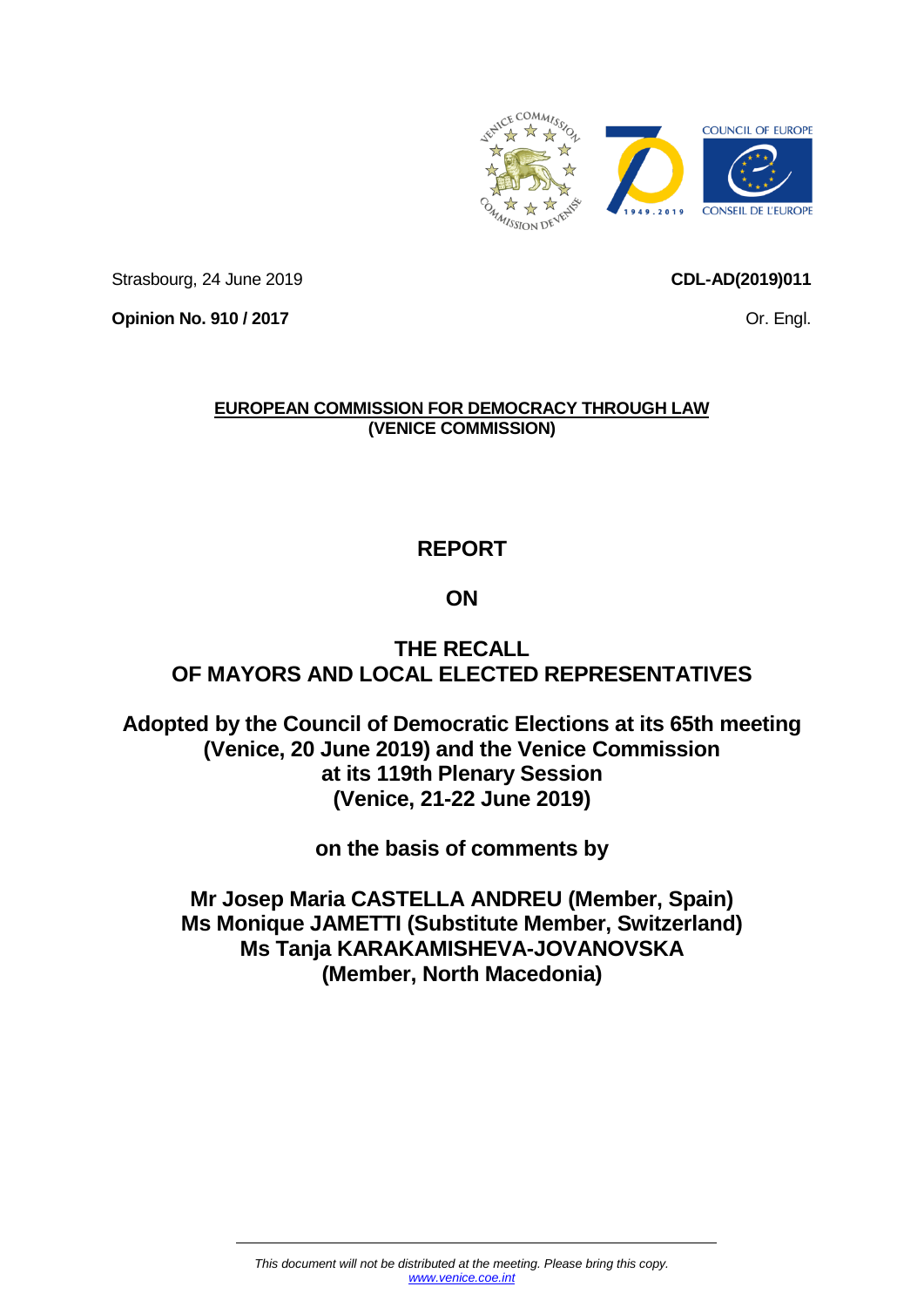## Table of contents

| II.          |                                                                                       |  |
|--------------|---------------------------------------------------------------------------------------|--|
| 1.           |                                                                                       |  |
| 2.           |                                                                                       |  |
| 3.           |                                                                                       |  |
| III.         |                                                                                       |  |
| $\mathbf 1$  |                                                                                       |  |
|              |                                                                                       |  |
| $\mathbf{3}$ |                                                                                       |  |
| 4            |                                                                                       |  |
| IV.          |                                                                                       |  |
| V.           |                                                                                       |  |
| 1.           | Recall - a specific instrument of direct democracy in a representative system  17     |  |
| 2.           |                                                                                       |  |
| 3.           | Potential and risks.                                                                  |  |
|              | Recall vs. destitution. The distinction between legal and political responsibility 20 |  |
| 5.           | Local recall: the requirements of the European Charter of Local Self-Government  21   |  |
| 6.           |                                                                                       |  |
|              |                                                                                       |  |
|              |                                                                                       |  |
|              |                                                                                       |  |
|              |                                                                                       |  |
|              |                                                                                       |  |
| VI.          |                                                                                       |  |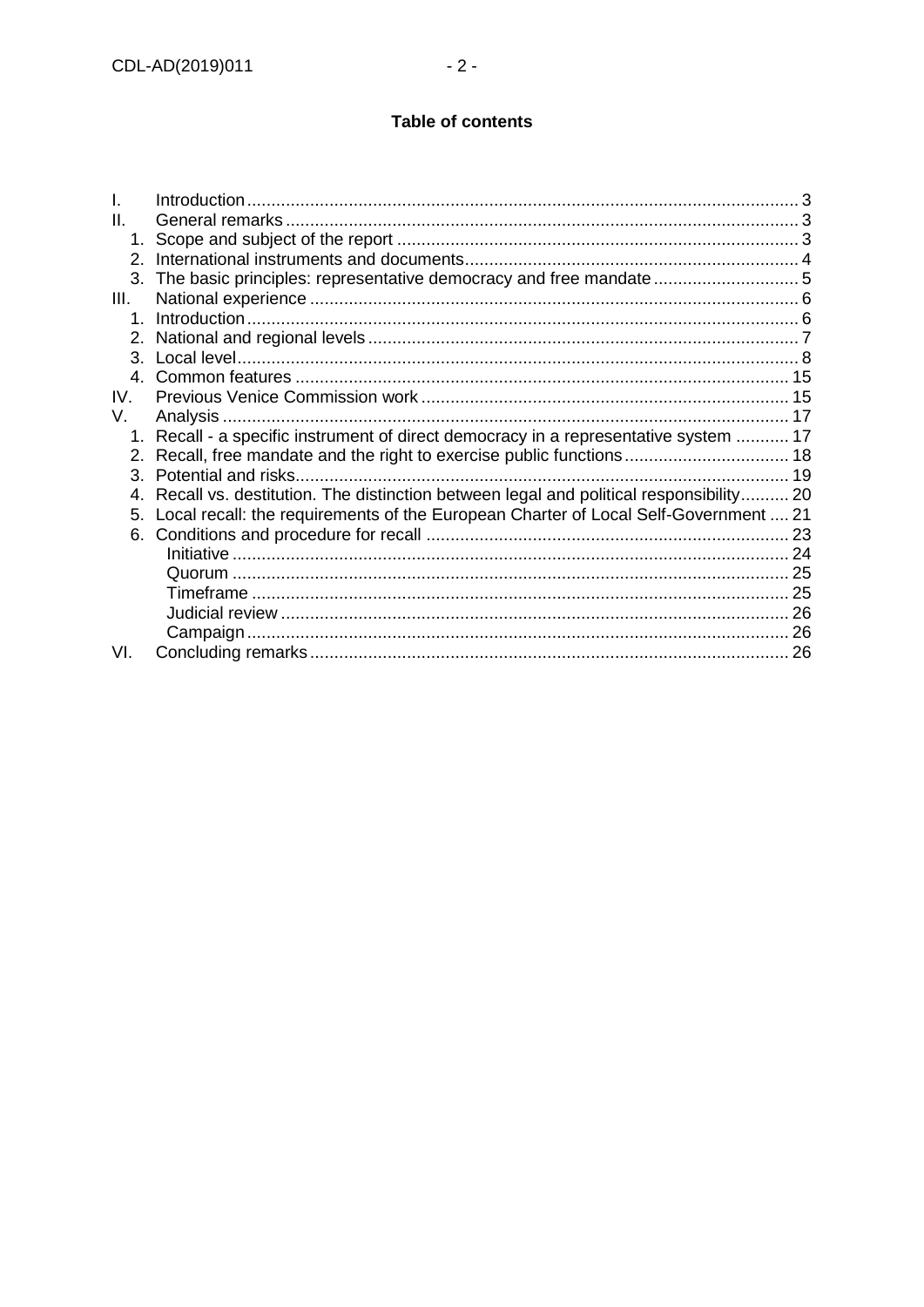#### <span id="page-2-0"></span>**I. Introduction**

1. By letter of 7 November 2017, the Congress of Local and Regional Authorities of the Council of Europe (hereinafter "the Congress") asked the Venice Commission to examine the compatibility of local recall votes, aimed at cutting short the term of office of a local elected representative, with international standards and best practice. The Congress' request was made in connection with existing regulations and practice enabling voters, in the Republic of Moldova, to recall mayors through popular vote.

2. [Ms Tanja Karakamisheva-Jovanovska,](http://www.venice.coe.int/WebForms/pages/?p=cv_1634) Ms Monique Jametti and [Mr Josep Maria Castella](http://www.venice.coe.int/WebForms/pages/?p=cv_3567) [Andreu](http://www.venice.coe.int/WebForms/pages/?p=cv_3567) acted as rapporteurs for this report. The report was prepared on the basis of contributions by the rapporteurs and available information on relevant national legislation and practice from a number of states. Relevant information was provided, regarding national legislation and practice in over 20 states, by Venice Commission members.

*3. Following its discussion by Sub-Commission on Democratic Institutions (15 March and 20 June 2018) and by the Council for Democratic Elections (20 June 2018), the present report was adopted by the Council for Democratic Elections at its 65th meeting (Venice, 20 June 2019) and by the Venice Commission at its 119th Plenary Session (Venice, 21 – 22 June 2019).*

#### <span id="page-2-1"></span>**II. General remarks**

#### <span id="page-2-2"></span>**1. Scope and subject of the report**

4. The present report does not aim to provide an exhaustive account of the different mechanisms by which local elected representatives may lose their mandate. Its purpose is, as requested by the Congress, to examine the very concept of local recall vote as a mechanism of direct participation, its possible justification and acceptability in a society based on representative democracy, as well as the impact it may have on the effective, democratic and legitimate governance of the concerned communities.

5. To do so, the Venice Commission has taken account of existing national regulations and practices in the field in Europe and outside Europe and has reviewed them in the light of the principles of representative democracy.

6. The Commission's objective is twofold: on the one hand, to assess the advantages but also the risks that entails, in a political system based on representative democracy, the local recall as an instrument for political accountability and a political process based on the direct participation of citizens; and on the other hand, to find out whether it is possible to identify common democratic conditions and safeguards likely to govern the recourse to this tool in those societies having opted to make use of it.

7. The present report, when addressing national legislation and practice, will dedicate some developments to the situation in the Republic of Moldova; however, it is not intended at assessing the specific situation of this country.

8. **Recall** - the actual focus of the present report - is a popular vote that gives directly to the voters the power of removal of an elected official. It must be clearly distinguished from **revocation**, which is the power of another body to withdraw a mandate – in principle one it has conferred.<sup>1</sup>

<sup>-</sup><sup>1</sup> The terminology used in this report may not be reflected in the different countries and languages.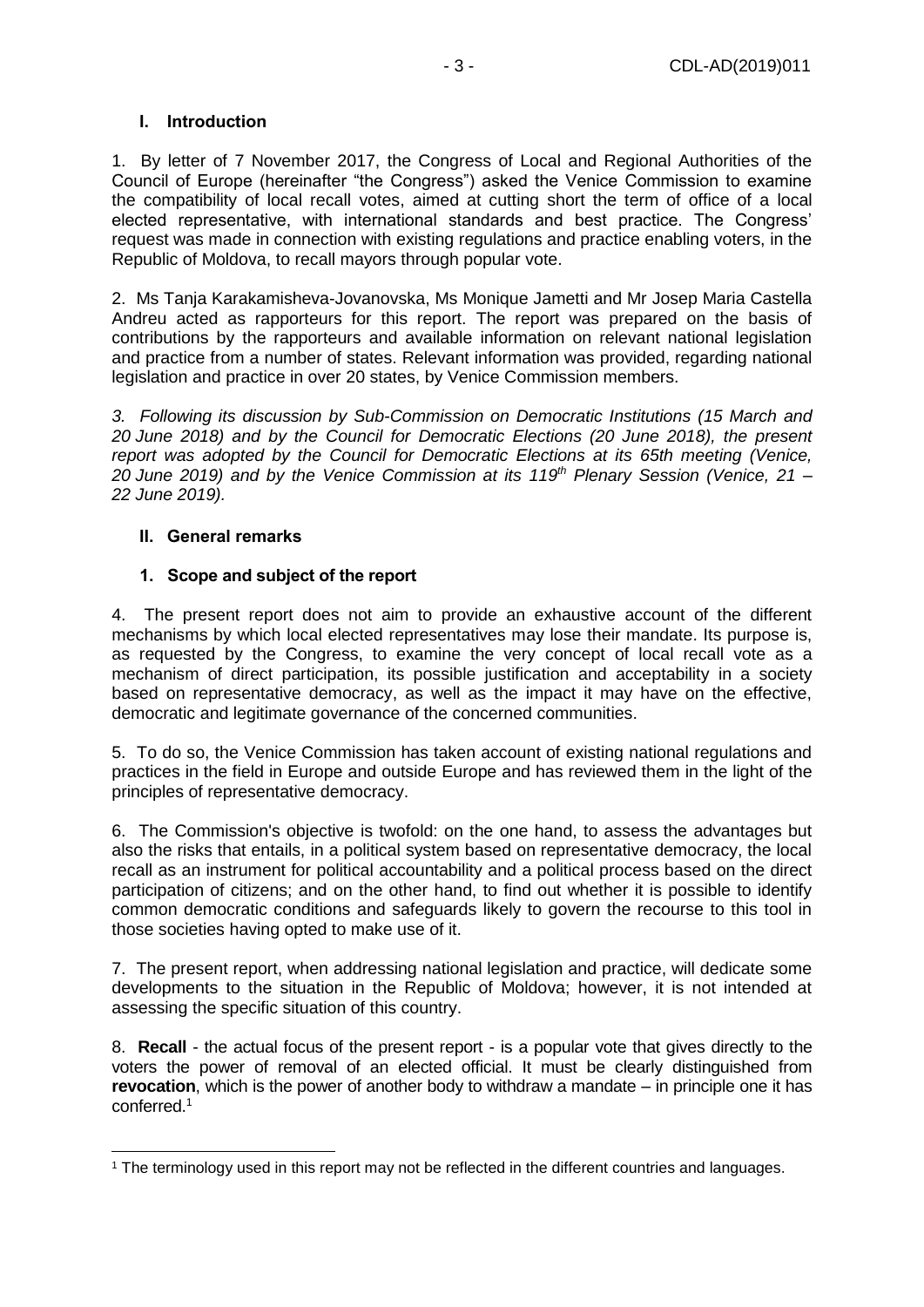9. Revocation as well as recall are political instruments entailing political responsibility. **Destitution** instead is a sanction following a violation of the legislation, which may be imposed by the body to which the concerned person belongs (**impeachment**), but also by a judicial or another body (such as the authority exercising the supervision of the municipal bodies' acts). 2

## <span id="page-3-0"></span>**2. International instruments and documents**

10. In the preparation of the present report, the Venice Commission has taken into account European and international instruments and documents of relevance for the analysis of the concept of local recall, and further related topics: the free/imperative mandate, the local selfgovernment principles including citizens' participatory rights at the local level. These include in particular:

- European Charter of Local Self-Government (CETS No. 207) and Additional Protocol to the Charter of Local Self-Government on the right to participate in the affairs of a local authority (CETS No. 207);
- Recommendation No. R(96) 2 of the Committee of Ministers to member States on referendums and popular initiatives at local level, and guidelines attached to it;
- Recommendation No. R (98) 12 of the Committee of Ministers to member states on supervision of local authorities' action R [\(98\)12 on supervision of local authorities'](https://www.google.fr/url?sa=t&rct=j&q=&esrc=s&source=web&cd=2&cad=rja&uact=8&ved=0ahUKEwjT2IWDotDYAhXHKOwKHR9fAOIQFggyMAE&url=https%3A%2F%2Flocalgovernment.gov.mt%2Fen%2FDLG%2FLegislation%2FDocuments%2FLegislation%2FR(98)12.pdf&usg=AOvVaw2rfx_Nc5UCs1lSMvNi5EFI)  [action;](https://www.google.fr/url?sa=t&rct=j&q=&esrc=s&source=web&cd=2&cad=rja&uact=8&ved=0ahUKEwjT2IWDotDYAhXHKOwKHR9fAOIQFggyMAE&url=https%3A%2F%2Flocalgovernment.gov.mt%2Fen%2FDLG%2FLegislation%2FDocuments%2FLegislation%2FR(98)12.pdf&usg=AOvVaw2rfx_Nc5UCs1lSMvNi5EFI)
- Recommendation [Rec\(2001\)19](https://search.coe.int/cm/Pages/result_details.aspx?Reference=Rec(2001)19) of the Committee of Ministers to member States on the participation of citizens in local public life;
- Recommendation [CM/Rec\(2009\)2](https://search.coe.int/cm/Pages/result_details.aspx?Reference=CM/Rec(2009)2) of the Committee of Ministers to member states on the evaluation, auditing and monitoring of participation and participation policies at local and regional level, and the CLEAR tool appended thereto;
- PACE Recommendation 1704 (2005) on referendums;
- PACE Resolution 1303(2002), Functioning of democratic institutions in Moldova, par. 8
- the Guidelines for civil participation in political decision making [\(CM\(2017\)83-final\)](https://search.coe.int/cm/Pages/result_details.aspx?Reference=CM(2017)83-final);
- Congress, Resolution 401 (2016) on preventing corruption and promoting public ethics at local and regional levels;
- Congress, Local Democracy in the Republic Moldova, CPL (12) 9, Part II;
- Congress, Recommendation 113 (2002) on relations between the public, the local assembly and the executive in local democracy;
- Congress, Report, CG34 (2018) 09 final, 27 March 2018, Fact-finding mission on the situation of local elected representatives in the Republic of Moldova;
- Congress, Resolution 420 (2017) and the explanatory memorandum on "Local democracy in the Republic of Moldova: clarification of the conditions surrounding the suspension of the Mayor of Chișinău";
- Congress, Recommendation 436 (2019) Local and regional democracy in the Republic of **Moldova**
- Report CG36(2019)15, 4 April 2019, Local and regional democracy in the Republic of Moldova
- Report on liability of local elected representatives for acts or omissions in the course of their duties, Steering Committee on Local and Regional Authorities (CDLR),1998;
- the OSCE 1990 Copenhagen Document (on the Human Dimension of the CSCE).

11. Following Parliamentary Assembly Recommendation 1791(2007) and Resolution 1547(2007) on the state of human rights and democracy in Europe, the Venice Commission adopted a Report on the imperative mandate and similar practices at its June 2009 session [\(CDL-AD\(2009\)027\)](https://www.venice.coe.int/webforms/documents/default.aspx?pdffile=CDL-AD(2009)027-e). The document concluded that at present, imperative mandate *stricto sensu* and recall were unknown in practice in Europe. Even if a few countries among the

<sup>-</sup><sup>2</sup> See below ch. VI.3.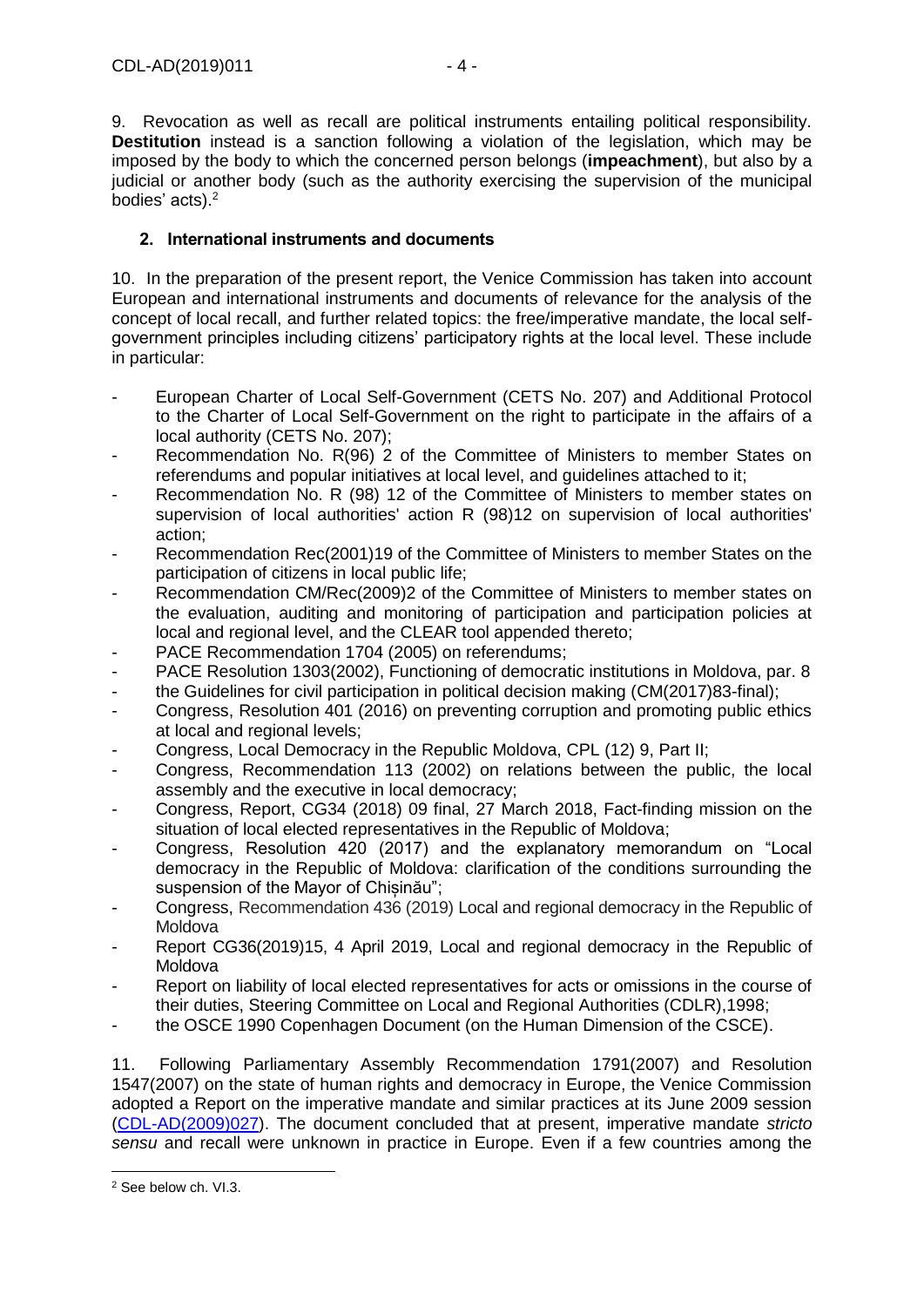Council of Europe member states had legislation giving the power to political parties to make members of the elected bodies resign if they change their political affiliation, the basic constitutional principle which prohibits imperative mandate or any other form of policy depriving representatives of their mandates had to prevail as a cornerstone of European democratic constitutionalism. This will be developed below (chapter IV).

12. The Commission took into account this report as well as its own findings in thematic and country-specific reports on issues of relevance for the present analysis (see specific references in the sections below).

#### <span id="page-4-0"></span>**3. The basic principles: representative democracy and free mandate**

13. Political representation and representative institutions are at the core of contemporary democracies. The principle of free political mandate and its corollary, the prohibition of any imperative mandate, are at the foundations of representative democracy.

14. Having its origins in Roman law,<sup>3</sup> the imperative mandate gave way, throughout history, to the gradual enfranchisement of representatives, and was eventually replaced by a system - the representative government - where "*representatives do not exclusively represent their local electors but an abstract body, the nation, whose will is superior of and different from local constituencies*".<sup>4</sup>

15. The recall of elected officials provides the electorate with a mechanism (through a popular vote) enabling them to remove from office, before the end of their term, i.e. without awaiting the next regular elections, elected officials as a tool for enforcing political accountability.

16. The recall touches upon the very essence of a representative democracy, a system based, by definition, on the principle of representation, where citizens transfer their sovereignty - that is, the right to rule - to their elected representatives who, on behalf of the citizens, make decisions and establish policies in the interest of all. In this system, regular elections, where voters opt for renewing/or not the mandates of elected representatives, constitute the main mechanism by which political accountability is realised. Obviously, within this framework, the recall raises the question as to whether and under which conditions voters, while transferring the power to decide to elected representatives, might retain a "right" to decide to recall ("un-elect") those elected representatives in case of dissatisfaction with their work, without waiting for the next regular elections.

17. The **classic theory of political representation,** with its liberal understanding of the concepts of political legitimacy and sovereignty and their source, the nation, is at the origins of the free mandate and is clear on the prohibition of the imperative mandate. Both Burke<sup>5</sup> and

<sup>&</sup>lt;sup>3</sup> "The origins of the institution can be traced back to the Roman Republic, where tribunes were occasionally recalled (Qvortrup 2011)." See Welp, Yanina (2018) "Recall referendum around the world: origins, institutional designs and current debates", in The Routledge Handbook to Referendums and Direct Democracy, Edited by Laurence Morel, Matt Qvortrup, Routledge. [https://www.routledge.com/The-Routledge-Handbook-to-Referendums-and-Direct-](https://www.routledge.com/The-Routledge-Handbook-to-Referendums-and-Direct-Democracy/Morel-Qvortrup/p/book/9781138209930)[Democracy/Morel-Qvortrup/p/book/9781138209930,](https://www.routledge.com/The-Routledge-Handbook-to-Referendums-and-Direct-Democracy/Morel-Qvortrup/p/book/9781138209930) p. 1. See also Qvortrup, M. (2011) *Hasta la vista: a comparative institutional analysis of the recall*, Representation, 47(2), pp. 161-170.

<sup>4</sup> For a brief historical and theoretical background of the imperative mandate, See Venice Commission, *Report on the imperative mandate and similar practices*, CDL-AD(2009)027, par.4-7.

<sup>5</sup> E. Burke, *Speech to the electors of Bristol*, 3 November 1774. See also James Madison's views regarding the representation in "*The Federalist Papers*", London: Dent, 1787-8:1911, p. 45. According to Madison, the power to select representatives and punish them retrospectively through de-selection gives electors a certain influence in enforcing their interests. In between elections, however, the representatives are free to vote in the public policies as they want and not like electors want (the essence of the free mandate).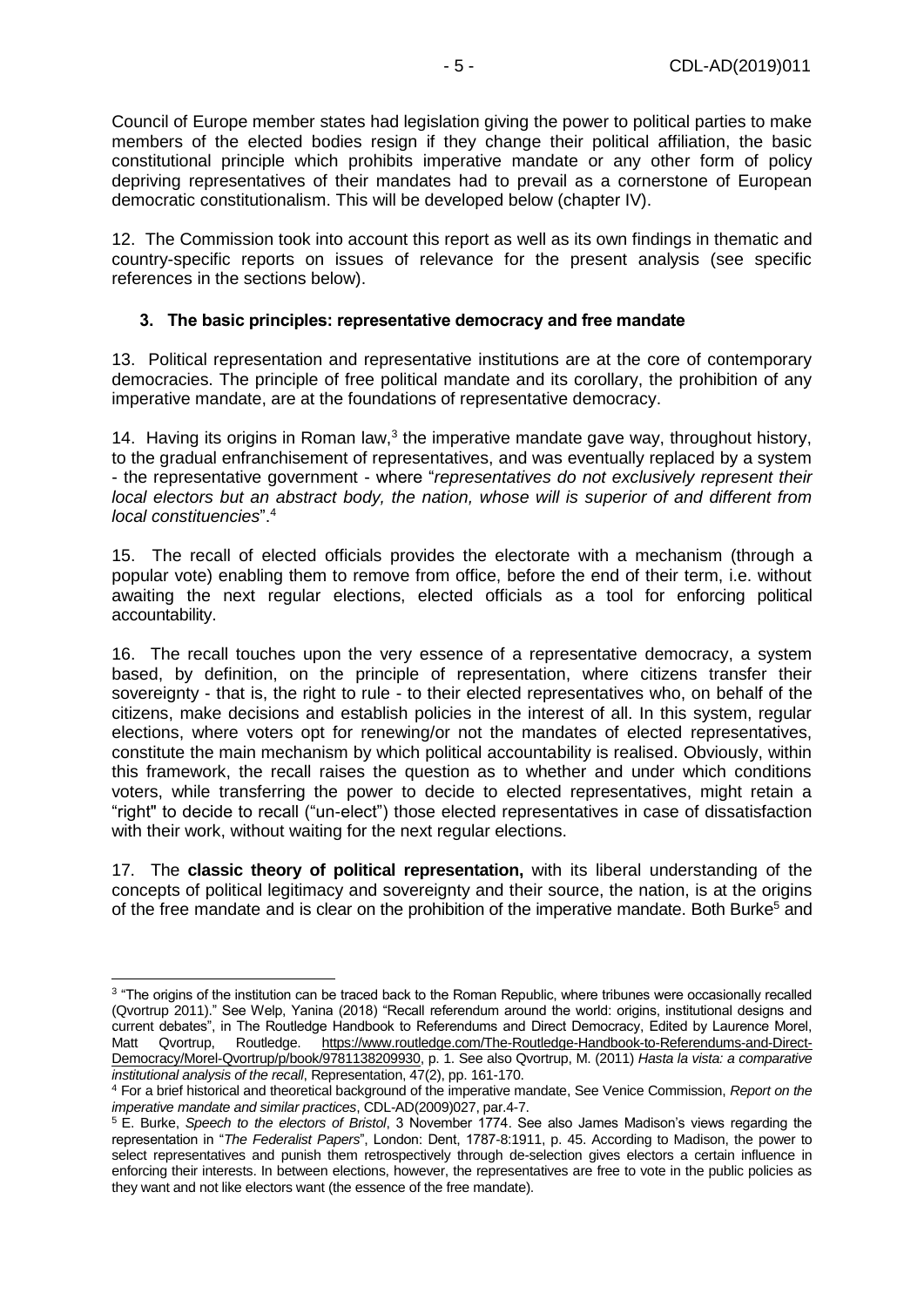Sieyès<sup>6</sup> agreed during the eighteenth century on the free mandate of representatives as a basic characteristic of the political representation.<sup>7</sup> **A distinction has therefore to be made between representatives (members of a deliberative body) and holders of executive functions**. The prohibition of the imperative mandate only concerns the former: **the classic theory of political representation therefore excludes the recall of representatives**. In addition, the notion of deliberative democracy with its focus on the need for political decisions to be the product of fair and reasonable discussion and debate among citizens, suggests that members of deliberative assemblies will reach their decisions at the end of a process of consultation and debate, which is at odds with the notion of imperative mandate.

18. Even if constitutional provisions expressly prohibiting imperative mandate focus on parliamentarians at national level, $8$  in a state based on representative and deliberative democracy, the same principles should apply to all representatives, at regional and local level as well as at national level. Revocation and recall of elected representatives therefore appear at odds with the representation principle.

19. On the contrary, such principles do not apply to the executive branch of government, at national as well as subnational level.

20. This report will come back later (chapter V) to the analysis of the compatibility of the recall with the basic principles of – representative and deliberative – democracy, after examining the law and practice in the field, in Europe and beyond (chapter III), as well as the previous doctrine of the Venice Commission (chapter IV).

#### <span id="page-5-0"></span>**III. National experience**

#### <span id="page-5-1"></span>**1. Introduction**

21. In Europe, only a few examples may be found of national legislation allowing early termination of the elected mandate by the way of popular recall, be it at the local or at the central level. As a rule, today's democracies are representative democracies and, as acknowledged by the Venice Commission in its 2009 *Report on the imperative mandate and similar practices*, the imperative mandate " is generally awkward to Western democracies".<sup>9</sup>

22. In general, constitutional law is not in favour of imperative mandate in most countries. In particular, a number of European Constitutions explicitly

1) prohibit imperative mandate in a provision placed in the chapter on the national Parliament (Article 7, section III chapter 1 Titre III French Constitution 1791; among current constitutions, for instance: Article 67 of the Italian Constitution; Article 27 of the French Constitution; Article 38.1 of the German Basic Law; Article 67.2 of the Spanish Constitution; Article 68.2 of the Moldovan Constitution),<sup>10</sup> and

<sup>-</sup><sup>6</sup> E. Sieyès on the deputies as representatives of the whole Nation. *Speeches at the National Assembly* 15 and 16 June 1789. *On the prohibition of the imperative mandate. The motion of 8 July 1789*. In *Escritos y Discursos de la Revolución,*CEC, Madrid, 1990, pp. 38, 47 and 58.

<sup>7</sup> Before the French Revolution, members of the Third State received *cahiers de doléances* or instructions from their constituencies. This is also the tradition in the Diet or Congress of Confederations with delegates or ambassadors of the sovereign states and still remains in the German *Bundesra*t. In the liberal tradition, parliamentarians represent the whole nation or (later in the democratic one) the people. The Parliament as institution represents the people. <sup>8</sup> See below III.1.

<sup>9</sup> CDL-AD(2009)027 par. 11.

<sup>10</sup> See also the *Statute for members of the European Parliament* (Decision EP 28 September 2005 (2005/684EC, Euratom): Article 2.

<sup>1.</sup>Members shall be free and independent.

<sup>2.</sup>Agreements concerning the resignation from office of a Member before or at the end of a parliamentary term shall be null and void.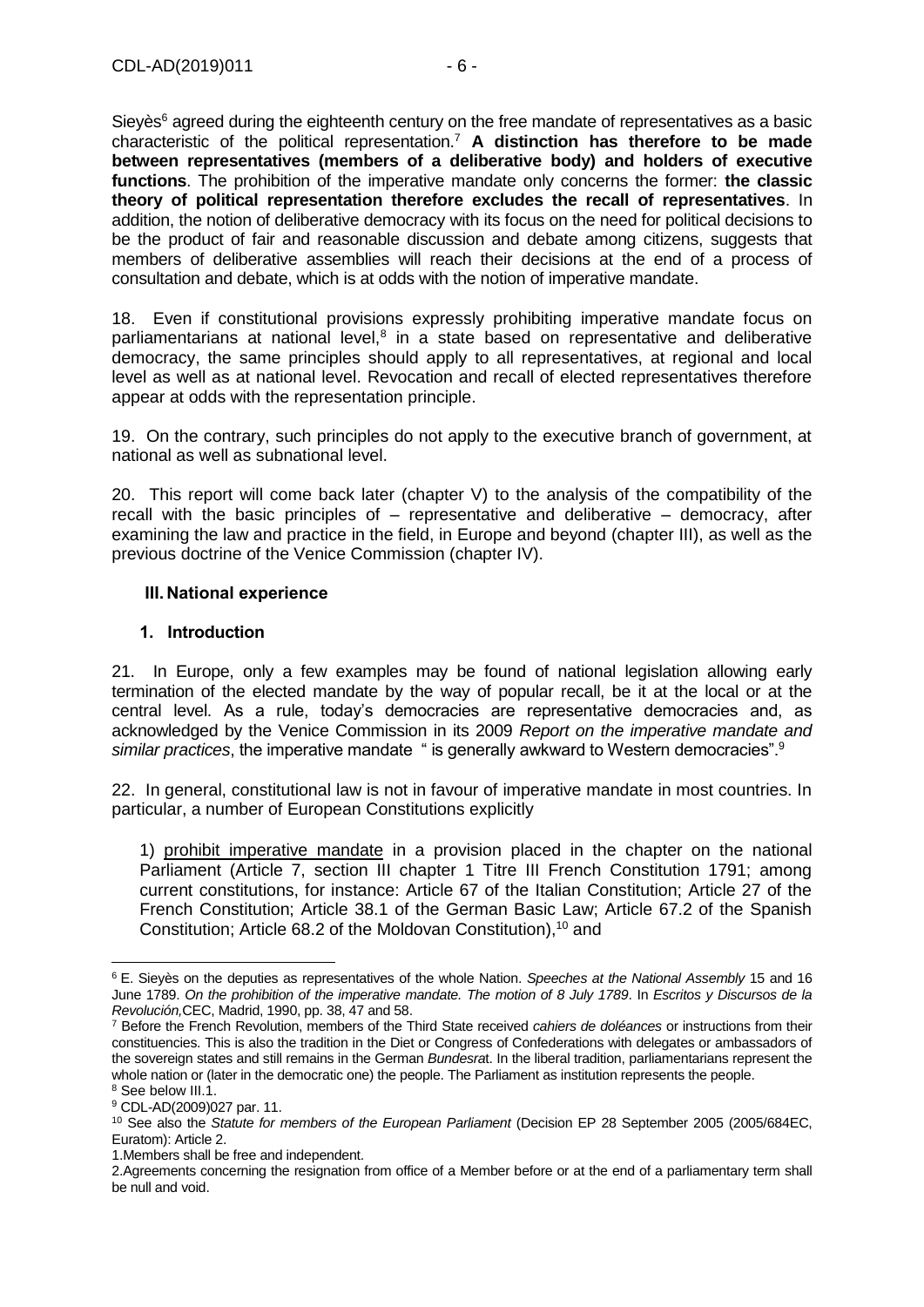2) proclaim that the Parliament represents the people (i.e. Article 147 of the Portuguese Constitution; Article 66.1 of the Spanish Constitution; Article 50 of the Andorran Constitution) and parliamentarians are representatives of the whole country and not of their constituency (Article 7, section III chapter 1 Titre III of the French Constitution 1791; Article 67 of the Italian Constitution; Article 152.2 of the Portuguese Constitution).

3)Some Constitutions also recognise, in the bill of rights, the **fundamental right of citizens to accede to and exercise the public functions and positions**. This happens in the context of the right of suffrage, or of participation in public affairs: Article 51 of the Italian Constitution; Article 23.2 of the Spanish Constitution; Article 25 of the Andorran Constitution, not to mention the French Declaration of Human and Civic Rights of 1789 (Article 6). The reach of such provisions will be developed below.<sup>11</sup>

23. Most legislation as well as practical examples of effective use of recall may be found outside Europe. In particular, recall has a long tradition in (North and South) America.<sup>12</sup>

24. Provisions on recall have existed since the  $19<sup>th</sup>$  century in a limited number of Swiss cantons. In (still rather few) other European countries, as well as in other parts of the world, recall has been introduced - in particular since the 1980s – as one of the possible responses to *"a demand for reinvigorating democracy through more direct citizens' participation"*; the examples of effective application of the mechanism are growing.<sup>13</sup>

25. The number of countries where the recall is allowed is over 25 countries worldwide, with sometimes significant differences as regards both the level of regulation (national or subnational), the level at which it may be applied (national, regional or local), the authorities concerned,<sup>14</sup> and related grounds and procedure.

#### <span id="page-6-0"></span>**2. National and regional levels**

26. There are few European countries where recall at national level is possible. It is provided for in the Republic of Moldova and Romania for the President of the Republic, and for the Parliament as a whole in Latvia and Liechtenstein. In the United Kingdom, since 2015, 10% of the constituents can ask for a vote on the recall of MPs, but only:

• If they are convicted in the United Kingdom of an offence and sentenced or ordered to be imprisoned or detained and all appeals have been exhausted (and the sentence does not lead to automatic disqualification from being an MP);

• If they are suspended from the House following report and recommended sanction from the Committee on Standards for a specified period (at least 10 sitting days, or at least 14 days if sitting days are not specified).

• If they are convicted of an offence under section 10 of the Parliamentary Standards Act 2009 (making false or misleading Parliamentary allowances claims).

<sup>-</sup>Article 3.

<sup>1.</sup>Members shall vote on an individual and personal basis. They shall not be bound by any instructions and shall not receive a binding mandate.

<sup>2.</sup>Agreements concerning the way in which the mandate is to be exercised shall be null and void.

<sup>&</sup>lt;sup>11</sup> See chapter V.\*\*\*

<sup>&</sup>lt;sup>12</sup> "Imperative mandate and recall of representatives are unknown in modern European democracies." See CDL-AD(2017)012, par. 67.

<sup>13</sup> Serdült, U. and Welp, Y. "*The levelling up of a political institution. Perspectives on the recall referendum*", in Ruth, S., Welp, Y. and Whitehead, L. *Let the people rule? Direct democracy in the twenty-first century*. ECPR Press., p. 137 and p. 149.

<sup>&</sup>lt;sup>14</sup> For example, well-known examples of presidential recall may be mentioned, such as those in Venezuela - where Hugo Chavez, former President, faced recall elections in August 2004, while his successor Nicolas Maduro experienced a recall attempt in 2016, or Bolivia - in respect of the President Evo Morales, who survived a recall vote in August 2009.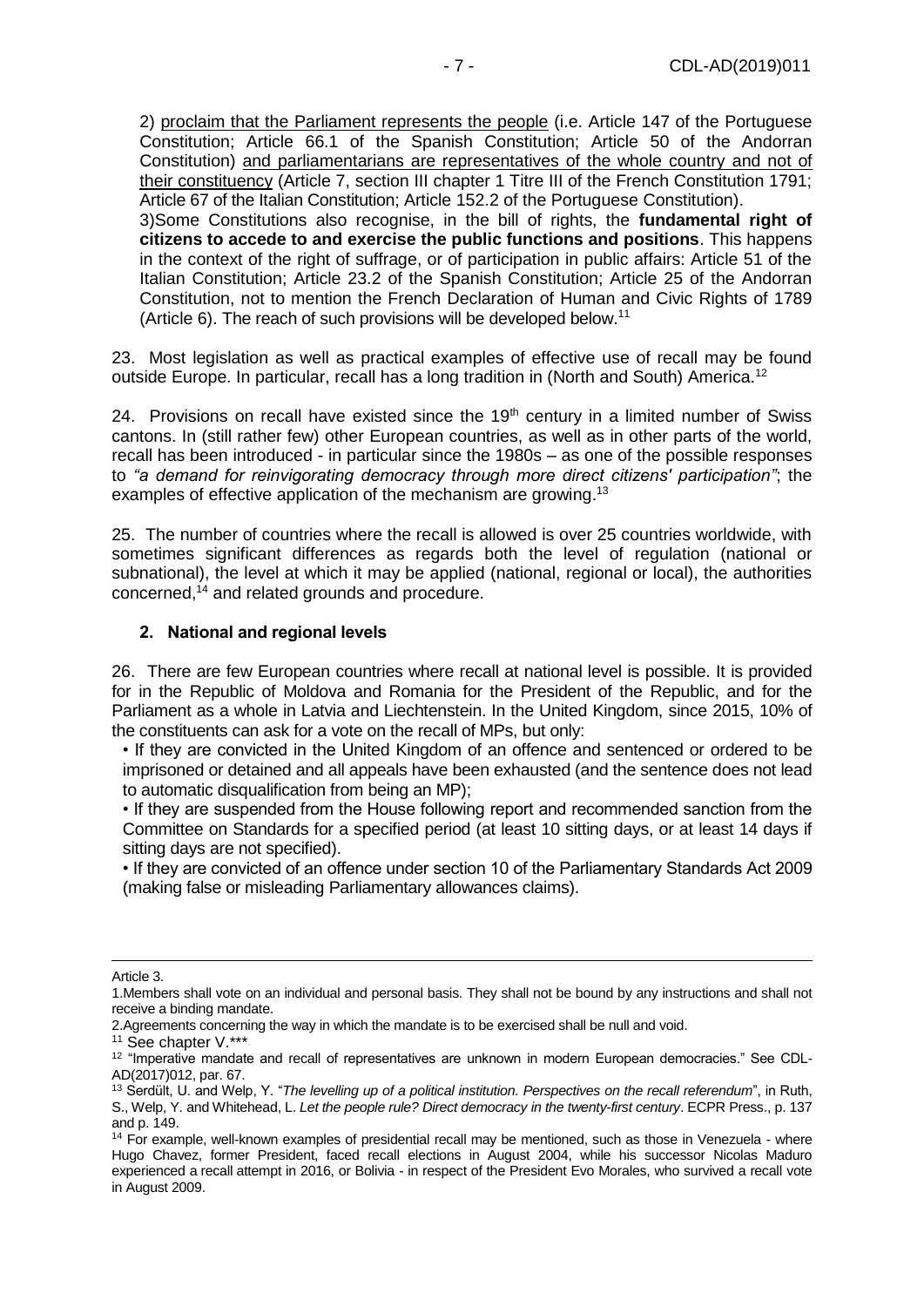27. Beyond Europe, recall may be activated against all elected authorities in Bolivia, Ecuador, Venezuela, and in Taiwan. Recall may be activated against MPs in Ethiopia, Kyrgyzstan, Kiribati, Nigeria, Liberia, Panama, Palau and Uganda.

28. A number of entities of federal states also provide for the recall of their own authorities. In Switzerland, this is the case in six cantons: Uri - for all elected authorities -; Bern, Solothurn, Schaffhausen, Thurgau, Ticino - for the canton's Parliament and/or government as a whole; three cantons abolished the recall in the framework of constitutional revisions - Aargau (1980), Basel Landschaft (1984), and Lucerne (2007). Nevertheless, the instrument appears to be of little relevance in practice, the few attempts to recall having failed, usually due to insufficient number of signatures (except for the Parliament of Aargau in 1862). In Germany, the recall of Parliament exists in five *Länder*: Bavaria, Rheinland-Pfalz, Brandenburg, Berlin and Bremen.<sup>15</sup> Similar provisions may be found in the Russian Federation, for members of regional parliaments. A few unitary states also provide for recall at subnational level, such as Croatia – for the country prefects and their deputies, and Poland. Outside Europe – and apart from the countries which allow the recall of all authorities -, recall exists at the level of federate entities for example in the United States where 19 federal states practice recall of elected state officials,<sup>16</sup> and in Canada where British Columbia provides for recall of MPs at provincial level. In Japan, recall is possible for all subnational authorities.

29. In summary, the recall of MPs at national level exists in Europe only in Latvia and Liechtenstein, where it concerns the Parliament as a whole, and – based on specific grounds – in the United Kingdom for individual MPs. It is admitted in about a dozen of countries outside of Europe. Recall of the President is possible in two European states (the Republic of Moldova and Romania) and four other countries. At the level of federate entities or the subnational level too, provisions on recall appear also to concern members of legislative/deliberative bodies more often than the executive. This may be explained by the fact that direct election of the executive branch of government is not the rule.

#### <span id="page-7-0"></span>**3. Local level**

-

30. According to available information, the recall vote as a mechanism is available at the local level in at least 15 countries, with a different degree of activation in practice. An increased tendency to have recourse to recall, from small municipalities to bigger cities, has been reported.<sup>17</sup>

31. In **Croatia**, (apart from the county prefect) the municipal prefect, mayor, as well as their deputy who has been elected jointly with them, may be recalled through a popular vote, which may be proposed by 20% of the total number of local voters or 2/3 members of the local representative body.<sup>18</sup> At the same time, the legislation expressly states that members of local representative bodies (also elected by the local population) may not be recalled.<sup>19</sup>

<sup>15</sup> See: Magsaam, Niels (2014), Mehrheit entscheidet, Duncker & Humblot: Berlin p. 511 ff). These Länder allow a recall for dissolving the regional Parliament but not a recall of individual members of Parliament.

<sup>&</sup>lt;sup>16</sup> In 2011, in 17 states out of 50, there were 150 recall attempts (75 led to the recall of the concerned person); most concerned mayors. The most known case is that of 7 October 2003 in California, when the Governor Gray Davis was recalled and A. Schwarzenegger was subsequently elected.

<sup>17</sup> Serdült, U. and Welp, Y. "*The levelling up of a political institution. Perspectives on the recall referendum*", in Ruth, S., Welp, Y. and Whitehead, L. *Let the people rule? Direct democracy in the twenty-first century*. ECPR Press, p. 143.

<sup>&</sup>lt;sup>18</sup> The Local and Regional Self-Government Act and the Act on Referenda and Other Forms of Personal Participation of Citizens in Managing the Affairs of State Authorities and Local and Regional Self-Government (Official Gazette nos. 33/1996, 92/2001, 44/2006, 58/2006, 69/2007, 38/2009, 100/2016 and 73/2017) regulate conditions and procedure, i.e. the initiative of the recall, the time limits for the recall, procedural steps, quorum requirements (turnout and approval majority) and judicial control.

<sup>&</sup>lt;sup>19</sup> Article 30 of the Local and Regional Self-Government Act.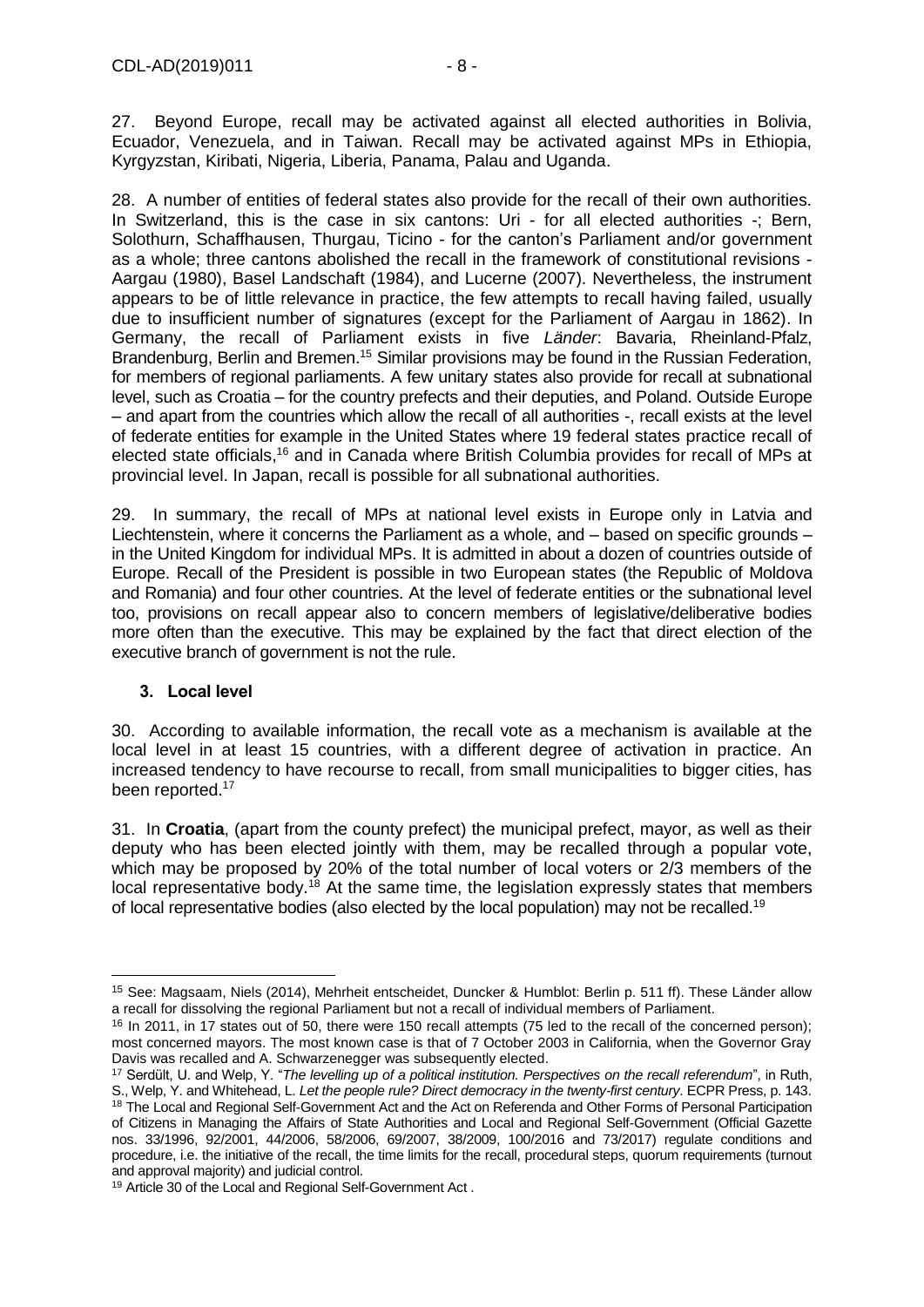32. In **Germany**, two variants of mayors' recall mechanisms are in place in the Länder. On the one hand, the fully fledged direct democratic variant, where the local electorate is given not only the right to vote on a recall vote (under certain procedural and majority requirements), but also to initiate the recall procedure (with a certain requirement of signatures petitioning the recall vote). Four Länder, Brandenburg, Sachsen, Schleswig-Holstein and North-Rhine Westphalia,<sup>20</sup> have adopted this mechanism for mayors. On the other hand, the recall procedure may be initiated indirectly in all the other Länder, except two, by the local council (deciding by qualified majority), while the local electorate only intervenes to finally vote on the recall motion as adopted by the council. In this variant, the recall procedure has been seen as a kind of mix of the representative democratic and the direct democratic principles, where the council "exercises some 'representative democratic' check on the local citizens in their exercise of their direct democratic power."<sup>21</sup>

33. In **Romania**, under the Public Administration Law,<sup>22</sup> the local recall by the vote of the local population may lead to the dissolution of the local council, as a whole, and the removal of the mayor (both directly elected by the population). The vote for the removal of the mayor is organised upon the request of the local population, addressed to the representative of the government (the prefect). The recall may be initiated in case of: failure to promote the general interests of the local community of failure to fulfil the tasks associated with the function of mayor under the law, including the tasks that the mayor is expected to execute in his/her capacity as representative of the state.

34. The **Polish** legislation, including at the level of the Constitution, provides for local referendums, and considers recall as a form of their exercise.<sup>23</sup> Between 2010 and 2014, local recall elections took place in 111 municipalities (about 4,5% of the number of mayors having being under the threat of removal), out of which 16 resulted in the mayor's dismissal.<sup>24</sup> In 2013, an attempt to recall the mayor of Warsaw failed for lack of sufficient participation in the vote (25% of registered voters instead of 29% required), largely due to the call for boycott of the party in place.<sup>25</sup>

[elected\\_executive\\_mayor\\_in\\_German\\_local\\_government;](https://www.researchgate.net/publication/238098897_The_directly-elected_executive_mayor_in_German_local_government) last accessed May 9th 2018).

<sup>&</sup>lt;sup>20</sup> See in particular for the case of Duisburg, in 2012, where the local mayor was recalled following a change in the Local Government Act on 18 May 2011 enabling a citizens' initiated recall procedure. This recall is connected to the Love Parade 2010 when 21 people died and 500 were injured.

See more in Serdült, U. and Welp, Y. "*The levelling up of a political institution. Perspectives on the recall referendum*", in Ruth, S., Welp, Y. and Whitehead, L. *Let the people rule? Direct democracy in the twenty-first century*. ECPR Press. Forthcoming, p. 146.

See also Vetter, A. (2006) *Modernizing German Local Government: Bringing the People Back in?*, in V. Hoffmann-Martinot and H. Wollmann (eds.) *State and Local Government Reforms in France and Germany: Divergence and Convergence*, Wiesbaden: VS Verlag, pp. 253-268.

<sup>21</sup> See See Wollmann, Hellmut "*The directly-elected mayor in the German Länder — introduction, implementation and impact*", March 2014, published online at researchgate.net, p. 14 (available at: [https://www.researchgate.net/publication/238098897\\_The\\_directly-](https://www.researchgate.net/publication/238098897_The_directly-elected_executive_mayor_in_German_local_government)

Law n° 215 of 23 April 2001, as republished in M.O. no. 123/20 Feb. 2007, See *[http://www.cdep.ro/pls/legis/legis\\_pck.htp\\_act\\_text?idt=78841.](http://www.cdep.ro/pls/legis/legis_pck.htp_act_text?idt=78841)*

<sup>&</sup>lt;sup>23</sup> Article 170 of the Constitution of Poland: "Members of a self-governing community may decide, by means of a *referendum, matters concerning their community, including the dismissal of an organ of local government established by direct election. The principles of and procedures for conducting a local referendum shall be specified by statute.*"

<sup>24</sup> See *Introduction: directly elected mayors in urban governance*, David Sweeting, University of Bristol, UK, in *Directly elected mayors in urban governance, Impact and practice*, Edited by David Sweeting, 2017.

<sup>&</sup>lt;sup>25</sup> The procedure for the recall of the mayor of Warsaw was led by several opposition parties, several interest groups, and NGOs that tried to remove Hanna Gronkiewicz-Waltz from her office. The procedure was initiated by a NGO of the citizens of Warsaw, by filing a petition against the increased price of tickets in public transport, and against the slow construction of the second line of the subway in Warsaw. These were the two key issues on which the procedure for recall of the mayor was based. The opposition in Poland, even before the recall procedure was initiated, was preparing a ground for the mayor's removal, due to the fact that her party was a close coalition partner of the Prime Minister party. The recall failed due to the low voter turnout.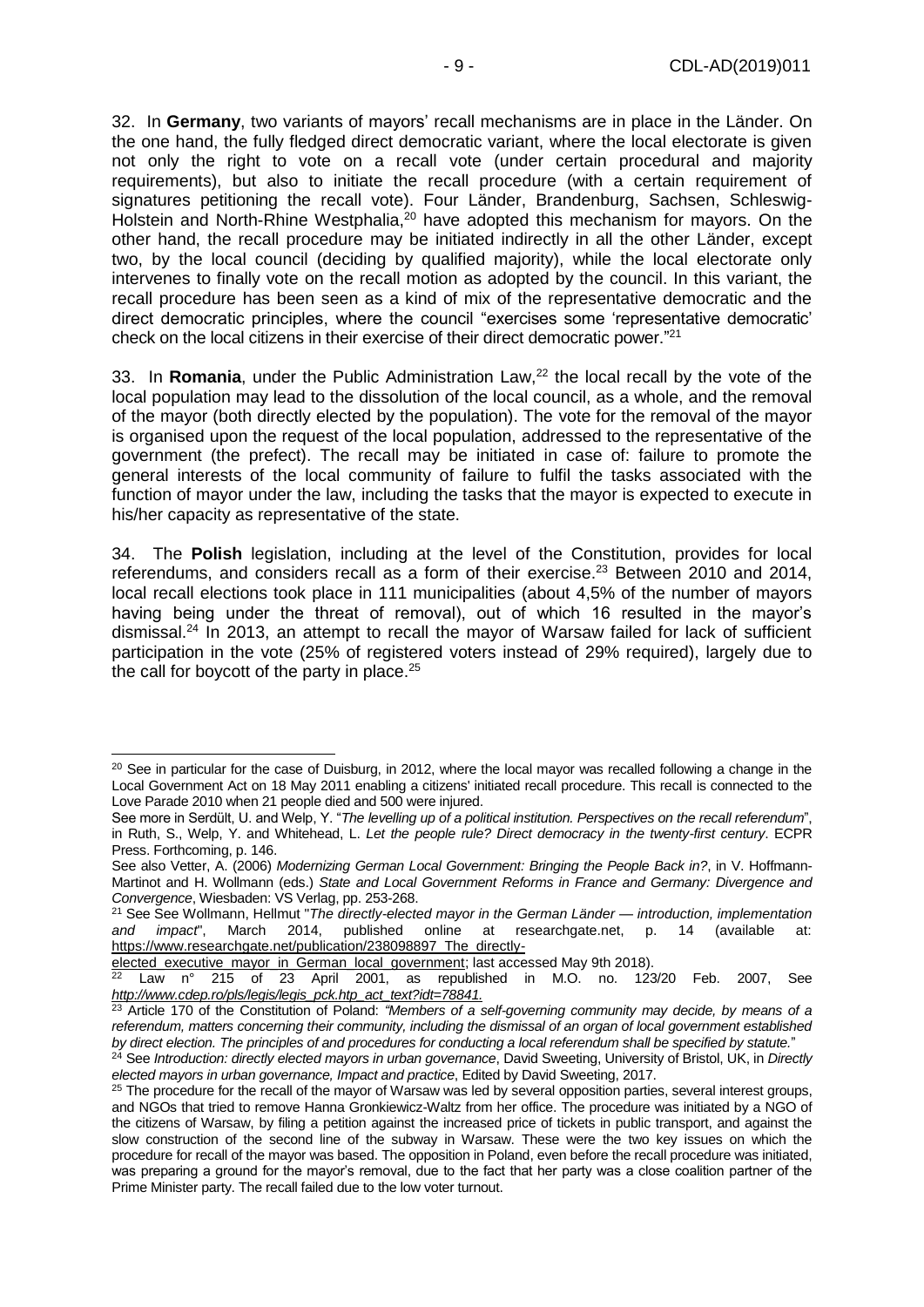-

35. In the Russian Federation, the federal legislation<sup>26</sup> lists the recall by voters as one of the cases of early termination of the mandate of elected heads of a municipal entity. The grounds for initiating local recall must be established by the Charter of the municipality but should be limited to "specific unlawful acts" (not necessarily criminal acts) established by a court judgment.

36. According to regional statutes, in most of the Entities of the Russian Federation a local recall (seen as a "loss of confidence") may be the basis for early termination of the mandate of a municipal official. The legislation however varies from region to region and has, in some cases, been recognised as unconstitutional by the Constitutional Court. Nevertheless, the federal legislator has set some rules in this field: voting for the local recall shall be conducted at the initiative of the population, in accordance with the procedure established by federal legislation<sup>27</sup> and with the local referendum legislation.

37. The Russian Constitutional Court has in its case-law established specific safeguards for the implementation of the recall in line with the Constitution and the local self-government principles. In particular, to avoid a subjective evaluation of the activity of the local officials, the grounds for recall should not allow for extensive interpretation and should be supported by facts to be verified. In the Court's view,<sup>28</sup> it is only by providing sufficiently specified grounds and by allowing the contested official to provide explanations at all stages at the recall procedure, that the respect for the rights of the elected official can be guaranteed and local self-government principles effectively implemented.

38. In **Slovakia**, mayors may be recalled by local popular vote, as provided by Section 13a.3.a of the Law no. 369/1990 Zb. on Municipalities. According to statistics published by the Association of Slovak Municipalities and Towns, between 2005 and 2015, local referendums were organised in 7,1% of municipalities. Of these, 31,6% did concern the recall of mayor and were successful, 10,6% concerned the recall of mayor but were unsuccessful.

39. In **Switzerland**, recall of municipal executives is possible in two cantons: Uri and Ticino. However, recall procedures in Switzerland do not target individual elected politicians, but the local body as a whole. Therefore, they function more as a no-confidence vote rather than an instrument to sanction elected individuals.

40. In the legislation of **Ukraine** there are legal provisions that allow citizens to recall only mayors (but not other local elected representatives) by way of popular vote.<sup>29</sup> There is no official information on practical examples of such votes.

41. Recall of mayors was allowed by past legislation, now abolished, in **Serbia** and in "the former Yugoslav Republic of Macedonia.<sup>30</sup> Attempts to introduce such mechanism have failed in **Slovenia** (in 2017)<sup>31</sup> and in the **United Kingdom**.<sup>32</sup>

<sup>&</sup>lt;sup>26</sup> Article 24 of Russian Federal Law No. 131-FZ "On Basic Principles of Organization of Local Self-Government in the Russian Federation".

<sup>27</sup> Chapter II *on Referendum* of Federal Law No. 67-FZ of 12 June 2002, "On the main guarantees of electoral rights and the right to participate in the referendum of citizens of the Russian Federation", and Art. 22 of Federal Law No. 131-FZ *On local referendum.*

<sup>28</sup> Constitutional Court of the Russian Federation, *Decision of 2 April 2002 on the case of verification of the constitutionality of certain provisions of the Krasnoyarsk Territory Law "On the procedure for recalling a deputy of a representative body of local self-government" and the Law of the Koryaksky Autonomous Okrug on the Procedure for recalling a deputy of a representative local self-government body*".

<sup>&</sup>lt;sup>29</sup> Relevant substantive and procedural provisions are prescribed by the Law on Local Self-Government in Ukraine No. 280/97 as of 21 May 1997.

<sup>&</sup>lt;sup>30</sup> In the latter country, the Law of local self-government of 1996, which was applicable until 2002, had one provision which allowed opening the recall procedure through a popular vote only for the actual mayors. It was stipulated that if 50% plus one voter went to the polls and vote for his/her recall, than the mayor mandate ceased. This provision was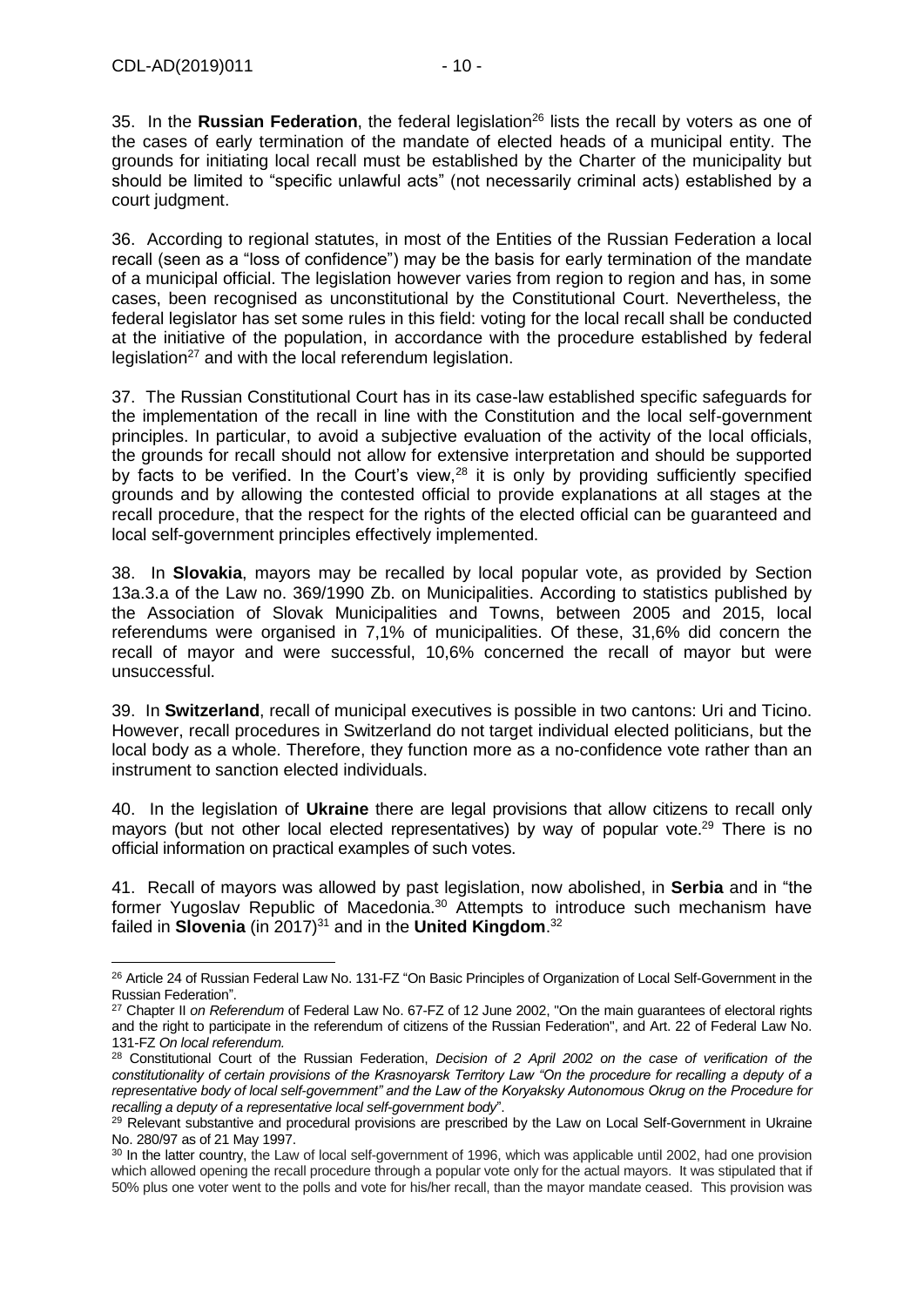42. A special case of recall (with the simultaneous election of a new mayor) may be found in **Spain**, where Article 197.4 of the Organic Law on General Electoral System regulates a special regime for small municipalities, with the so-called system of "conceio abierto". This is an exceptional and traditional system from the Middle Age with direct election of the mayor by citizens, without councillors, allowing citizens to initiate and pass a constructive motion of non-confidence.

43. As stated in the introduction, the Congress' request was made in connection with existing regulations and practice enabling voters, in the **Republic of Moldova**, to recall mayors through popular vote. Addressing the Moldovan legislation and case-law in the field is therefore of particular interest.

44. In line with Article 68, para 2, of the Moldovan Constitution stating in the chapter on Parliament, that "*[a]ny imperative mandate shall be deemed null and void*", the Moldovan law on the conditions of office of local elected representatives (Law 768 of 2 February 2000) also establishes that "*[a]ny imperative mandate shall be null and void*" (Section 4, subpara 1). The same law at the same time includes the recall ("*d) Recall by a local referendum pursuant to the Electoral Code*") among the reasons for curtailing the term of office of – directly elected - mayors (Section 5, subpara 4). Article 177, para 2, of the Electoral Code sets out the grounds for the mayor's recall: a) failure to uphold the interests of the local community; b) failure to properly exercise the responsibilities of the office prescribed by the law, and c) infringement of moral and ethical norms if this conduct has been "confirmed in the established way". Recall may be activated at the initiative of a number of local council members and needs to be confirmed by popular vote.

45. In a judgment it delivered in 2012,<sup>33</sup> the Moldovan Constitutional Court interpreting Article 68, para 2, of the Constitution held that "*in line with free representation, the parliamentarian's mandate is irrevocable: voters cannot end it prematurely and the practice of 'blank resignations' is prohibited. Voters cannot, therefore, express dissatisfaction with the way in which a candidate has fulfilled his or her mandate other than by refusing to vote for that candidate again when he or she seeks re-election*."

46. However, in a decision adopted in October 2017,<sup>34</sup> while it rejected, for admissibility reasons, a request for constitutional review regarding inter alia art. 177 para (2) of the Electoral Code (the grounds for mayor's recall), the Moldovan Court suggested through its considerations, that the provisions of article 68, par. 2 of the Constitution may only be applied to the national Parliament, and that its considerations in the 2012 judgment may not be extended to the local mandate.

abrogated in 2002 when the current law was adopted. Since 2002 no changes to the law have been adopted. As of 12 February 2019, the name of the country changed to "North Macedonia".

<sup>&</sup>lt;sup>31</sup> The Parliament rejected the bill allowing local recall, one month after its initial adoption in the lower house. Resubmitted to the vote, following a negative opinion of the upper house, in which local communities are represented in particular, the law was rejected.

<sup>&</sup>lt;sup>32</sup> The Recall of Elected Representatives Bill sought to systemize a recall system of elected representatives in England, which included the mayors. However, the bill could make no progress as the 2014-15 session of Parliament has prorogued. Despite the absence of such a mechanism, citizens have petitioned to remove from the office the Mayor of London, in 2017, alleging the crime of treason. According to applicable rules, if the petition receives 100,000 signatures, the Parliament is obligated to debate the proposal. Mayor Sadiq Khan is still in office.

<sup>33</sup> Judament of Moldovan Constitutional Court of 19 June 2012, on the interpretation of Articles 68 al. 1, 2 and 69 al.. 2 of the Constitution (Application nr. 8b/2012), par. 44.

<sup>34</sup> Constitutional Court Moldova, Decision of inadmissibility of the request no. 123a / 2017 on the constitutionality control of Articles 33 and 34 of the Local Public Administration Act and art. 177 par. (2) of the Electoral Code (the mayor's dismissal by referendum), 4 October, 2017.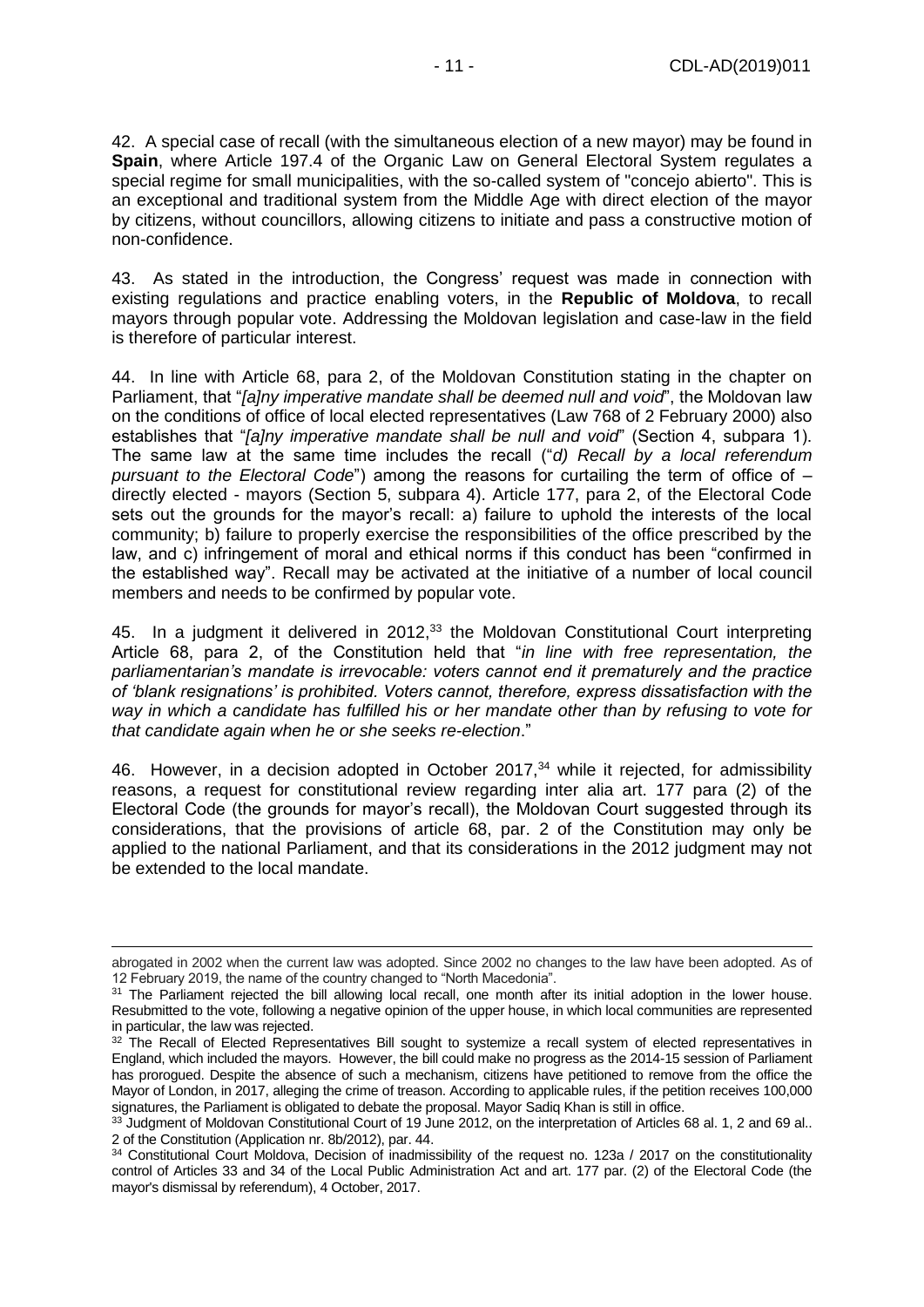47. The Court referred, in its decision, to its own past case law (a decision of  $2002$ <sup>35</sup> in which it had concluded that, by withdrawing the provision enabling removal of mayors by local popular vote, one of the citizens' rights had been restricted, without the restriction being justified in the Moldovan Constitution. The Court had pointed out in the 2002 decision to *the citizens' right to revoke an elected official for failing to respond to the interests of the collectivity*, right based on: the principle of direct exercise of sovereignty by the people; the right to administration, i.e. to participate in the administration of public affairs directly; the principle of citizens' direct consultation on local issues, all constitutionally protected principles.

48. Moreover, although it did not take a stand on the constitutionality of the contested articles of the Electoral Code, the Court provided in its 2017 decision a number of elements of reasoning, based also on relevant views expressed by the Venice Commission and the Congress, such as:

- that, to guarantee the free exercise of the local elective mandate, in accordance with the European Charter, the legal provisions regulating the termination of mandate must be interpreted in a restrictive manner and only applied to exceptional cases (CDL-AD(2014)022, §27);
- that the mayor, being a publicly elected authority, is not subordinated either to the local council (which cannot dismiss the mayor except by organising a local popular vote), or to any other public authority of another level (see Congress, report on "Local Democracy in the Republic Moldova", CPL (12) 9, § 65);
- that the law provides for quarantees and safeguards in the local recall procedure: the Electoral Code requires that the decision to hold the local recall vote must include in a substantiated manner, for each particular case, the reasons for the mayor's dismissal; the Central Electoral Commission decision on the date of recall vote needs to contain relevant and sufficient factual arguments to justify the mayor's dismissal, there is judicial review of these two decisions, enabling the court to verify and rule on the merits of the reasons for the mayor's recall, in each individual case.

49. In May 2017, Dorin Chirtoacă was provisionally suspended as Mayor of Chişinău by a court order, in the context of a criminal prosecution triggered against him under different charges relating to corruption. Together with this suspension, a home arrest was pronounced against him. On 19 November 2017, a recall vote was held in Chişinău asking if the general mayor of the municipality of Chişinău should be dismissed, which did not meet the requirement of a turnout of one third of the city's eligible voters. In its Report CG34(2018)09final of 27 March 2018, the Congress concluded that the suspension of the Mayor of Chişinău was a violation of the European Charter of Local Self-Government and expressed concern at the repercussions of the local recall vote targeting the mayor (also see paras 24 to 28 for related case law of the Moldovan Constitutional Court).

50. Outside Europe, recall of local elected authorities mostly exist in (the) **America**(s).

51. In **Argentina**, the election and mandate of local authorities is regulated in each of the provinces' Constitutions. The institution of recall of local authorities is not contemplated in every province and the requirements and effects may vary. Some of the provinces that regulate the recall at provincial and municipal level are: Buenos Aires, Catamarca, Corrientes, Chaco, Chubut, Entre Rios, La Rioja, Misiones, Neuquén, Rio Negro, San Luis, San Juan, Santiago del Estero and Tierra del Fuego.<sup>36</sup> In the provinces where recall is

<sup>35</sup> Constitutional Court of Moldova, Decision no. 13 of 14 March 2002, point 6.

<sup>36</sup> As an example, the Constitution of Buenos Aires establishes: "*Article 67 - The electorate has the right to require the recall of mandate of the elected authorities founded on causes related to their performance, by promoting this initiative with the signature of twenty per cent of the registered voters on the electoral register of the City or corresponding Municipality. The recall request is not admissible for those who have not yet reached a year of*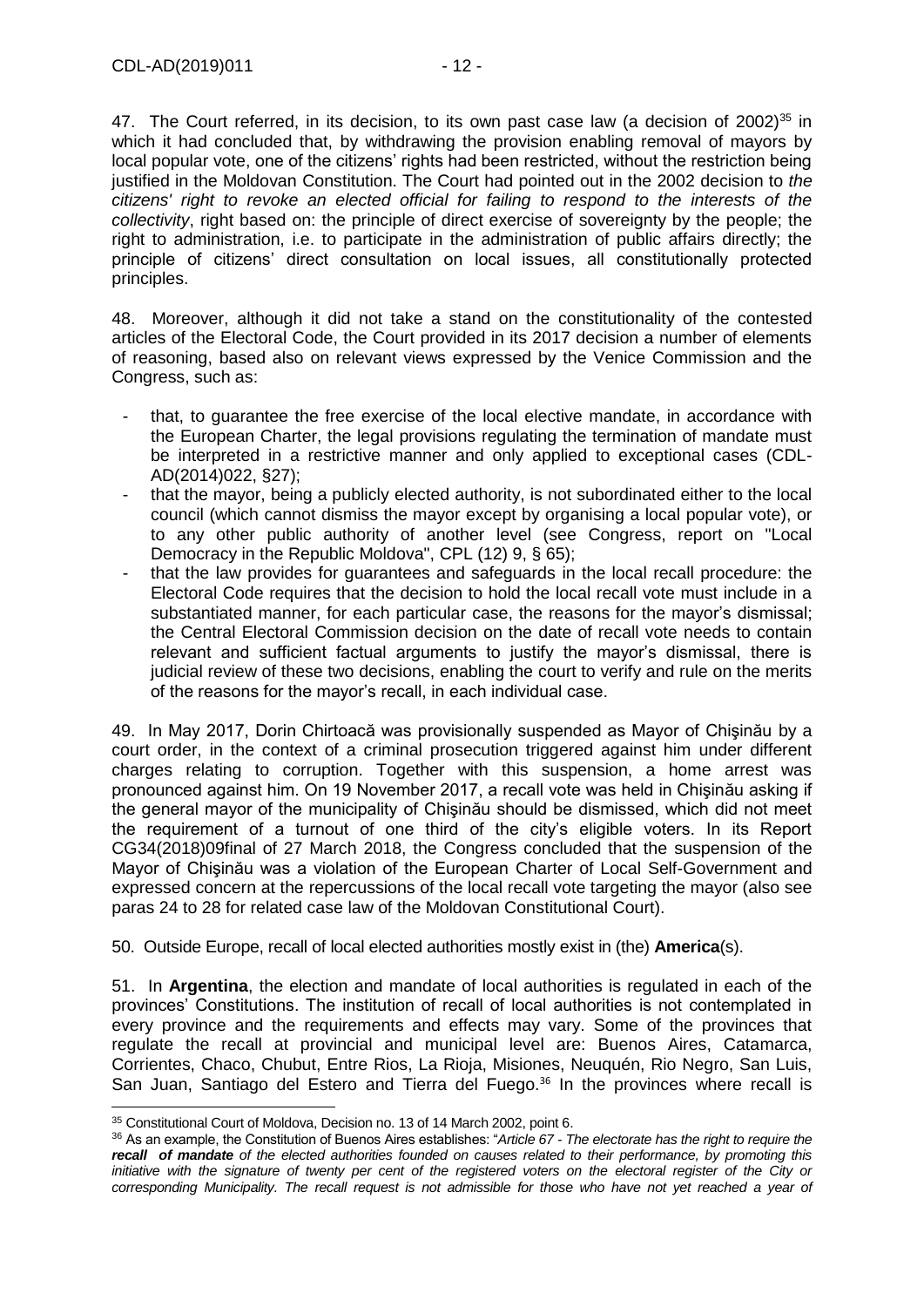allowed, the population is enabled to directly file a petition to recall the mandate of the locally elected authorities, the head of the local administration, the municipal governor, and the members of the council (both directly elected by citizens). The recall is regulated as a citizens' right and it amounts to a "no-confidence" vote due to the poor management of the community. The participation in the recall vote is compulsory and the percentage to approve the recall varies depending on the province.

52. In **Colombia**, the recall of mayors (directly elected by citizens) was recognised in 1994 as "a political right, by means of which citizens terminate the mandate that they have conferred on a governor or a mayor".<sup>37</sup> Members of local councils are also directly elected but are not subjected to popular recall. The Colombian Constitutional Court referred to the concept of "programmatic mandate" to distinguish it from the imperative mandate and the free mandate. According to the Court, following article 259 of the Constitution, when they are elected, candidates commit to fulfil a government programme; hence, if the elected official fails to comply with the programme without justification, voters shall logically have the right to revoke that mandate. Moreover, in the eyes of the Court, those entitled to remove the mayor or governor are the *active* electors of the concerned local community *"who participated in the election of the mayor or governor, since it is them - and no one else - who made the choice"*. 38

53. In **Ecuador**, the recall is established in the national Constitution, recognising in Article 61, among the rights to participation, the right "to recall authorities elected by universal suffrage", therefore also local mayors and members of local councils, elected by popular vote. Article 105 adds that "all persons, in the exercise of their political rights, will be able to recall elected authorities". Since 2011, specific rules in the national electoral legislation and the legislation on citizens' participation regulate the different aspects of the recall mechanism (initiative, conditions and grounds for recall, removal procedure).<sup>39</sup> Under these rules, local voters are enabled to initiate the recall and remove the local authorities directly through their vote. The right to recall is however not unconditional: the electoral legislation provides that, upon registration, candidates (including for the position of mayor), must provide a work plan with general and specific objectives and ways to achieve them. According to the national rules, the grounds for recall may be related to: (a) aspects of the work plan that would have been breached; (b) legal provisions on citizen participation that are considered unfulfilled or violated (c) non-compliance with their functions and obligations established in the Constitution and laws.

54. In **Peru**, the country using most intensively recall votes at the local level in the world.<sup>40</sup> the recall is also constitutionally protected as a citizens' participatory right (see Article 2.17

[http://www.alcaldiabogota.gov.co/sisjur/normas/Norma1.jsp?i=330#.](http://www.alcaldiabogota.gov.co/sisjur/normas/Norma1.jsp?i=330)

-

[http://www.alcaldiabogota.gov.co/sisjur/normas/Norma1.jsp?i=4176#0;](http://www.alcaldiabogota.gov.co/sisjur/normas/Norma1.jsp?i=4176#0)

[http://www.alcaldiabogota.gov.co/sisjur/normas/Norma1.jsp?i=5430#0.](http://www.alcaldiabogota.gov.co/sisjur/normas/Norma1.jsp?i=5430#0)

See at:<http://aceproject.org/ero-en/regions/americas/EC/ecuador-ley-organica-electoral-codigo-de-la/>

*mandate, nor for those who have less than six months left for the termination of their mandate. The Superior Court must check these requirements and call for a recall referendum among the ninety days after the request has been presented. The participation in the referendum will be compulsory and it will be binding if the votes for the recall exceed the fifty per cent of the registered voters*."

<sup>37</sup> Article 6 of Law Nr.134 of 1994 on Mechanisms of Citizen Participation. Law Nr. 131 of 1994 on Programmatic Vote further regulated this mechanism, see at:

<sup>&</sup>lt;sup>38</sup> See Constitutional Court judgments C-011/1994 and C-180/1994, available at:

<sup>39</sup> See in particular Constitution (Article 105 and 106), Electoral Law (Articles 199 to 201), National Electoral Council -Rules of Procedure.

<https://aceproject.org/ero-en/regions/americas/EC/ecuador-reglamento-para-el-ejercicio-de-la/> ; see also "La Revocatoria del Mandato en el Ecuador, Países de la Comunidad Andina y del Continente Americano" [Verdugo, 2007], Available in Spanish at:<http://repositorio.uasb.edu.ec/handle/10644/771>

<sup>&</sup>lt;sup>40</sup> In Peru between 1997 and 2013, there were over 5,000 procedures of recall against local elected authorities in almost half of the country's 1,645 municipalities.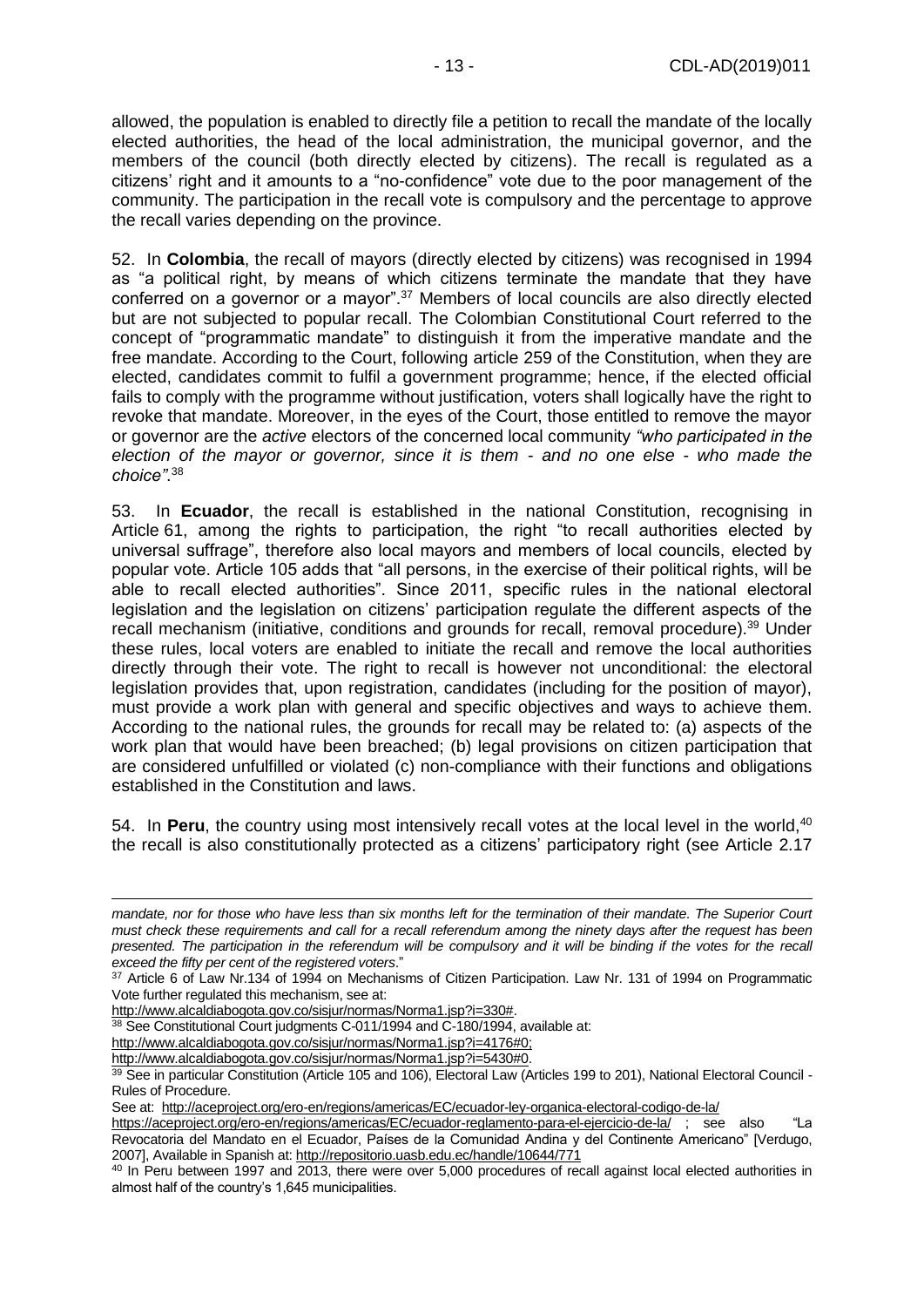and Article 31.1 of the Constitution).<sup>41</sup> Mayors and local councils' members', directly elected, are subject to popular recall vote, as stipulated by Article 194.3 of the Constitution. The national legislation further specifies this right and establishes the conditions and procedure for the recall.<sup>42</sup> The National Elections Jury has stressed that one of the requirements related to a popular recall is *"to substantiate the request",* meaning to give reasonable support to the reasons for recall. This implies giving details on why the concerned authority is questioned, on the shortcomings in the exercise of the function ("*which must have affected notoriously their adequate performance")*, and the incidence of such problems on the local management.<sup>43</sup> In 2017, 27 such votes took place, of which 13 were successful.

55. In **Costa Rica,** the Municipal Code reform in 1998, in addition to allowing direct election of mayors, established a new mechanism for mayors' removal, based on recall.<sup>44</sup>

56. In the **United States**, the recall exists not only at the level of the individual states but also at local level.<sup>45</sup> In at least 29 US federal states, there are specific rules for the removal of locally elected officials, including mayors and members of local councils. Each state that permits the recall has its own internal rules for managing the process.

57. Recall at all levels is allowed also in **Bolivia** and **Venzuela**, as well as in **Taiwan**, and in **Japan** for all authorities at subnational level.

58. Recall (by the electorate) must be distinguished from **revocation** (by another body). There are examples of legislation allowing for the early termination of the mayor's mandate through revocation, in particular where the mayor is not directly elected by the population, as a result of a no-confidence vote taken by the municipal council. This is for example the case in **Spain**, where it operates as a constructive motion against the mayor (with a vote for a substitute candidate at the same time).<sup>46</sup> Similarly, in **Estonia**, where mayors are not elected by direct vote, but by the municipal council, the council may take a vote of no-confidence both against the mayor and against one of its members.<sup>47</sup> In **Serbia**, while between 2004 and 2008 there was an option to recall a mayor by way of popular vote, under the current legislation<sup>48</sup> the municipal assembly is authorised to revoke mayors. In **Italy** too, according to law 81/1993, in municipalities with more than 15.000 habitants, the directly elected mayor may be forced to an early-termination by a no-confidence vote of the municipal council. However, as a consequence of the non-confidence vote, at the same time the council is dissolved (according to the principle "*aut simul stabunt aut simul cadent*") and new elections are called for both bodies.

<sup>42</sup> Law Nr.26.300 of Participation Rights and Citizen Control, see Articles 20 to 30.

See **"***Recall referendums in Peruvian municipalities: a political weapon for bad losers or an instrument of accountability*?" [Welp, 2015], [http://www.tandfonline.com/doi/abs/10.1080/13510347.2015.1060222.](http://www.tandfonline.com/doi/abs/10.1080/13510347.2015.1060222)

<sup>41</sup>Article 2, point 17 and Article 31 of the Constitution, see at [: http://www.congreso.gob.pe/eng/?K=362.](http://www.congreso.gob.pe/eng/?K=362)

<sup>43</sup> National Elections Jury of Peru, Resolution Nr. 3798/ 2014.

<sup>44</sup> See *Revocatoria del mandato para funcionarios de elección popular en los gobiernos locales,* [Rivera, 2006, Costa Rica], at[: http://www.tse.go.cr/revista/art/2/rivera.pdf.](http://www.tse.go.cr/revista/art/2/rivera.pdf)

<sup>45</sup> Between 1903 and 1989, over 6,000 attempts and 4,000 votes for local recall have been reported (see Serdült, U. and Welp, Y. "The levelling up…" quoted above, p. 143).

<sup>46</sup> Article 197 Organic Law on General Electoral System (LO 5/1985 modified by L.O. 2/2011, de 28 de enero)

<sup>47</sup> See Articles 32 and 46 of the Local Government Organization Act (English version is available [https://www.riigiteataja.ee/en/eli/509012014003/consolide.](https://www.riigiteataja.ee/en/eli/509012014003/consolide)

<sup>48</sup> Law on Local Self-Government ("Official Gazette of the Republic of Serbia" no. 129/07, 83/14 – other law and 101/16 – other law).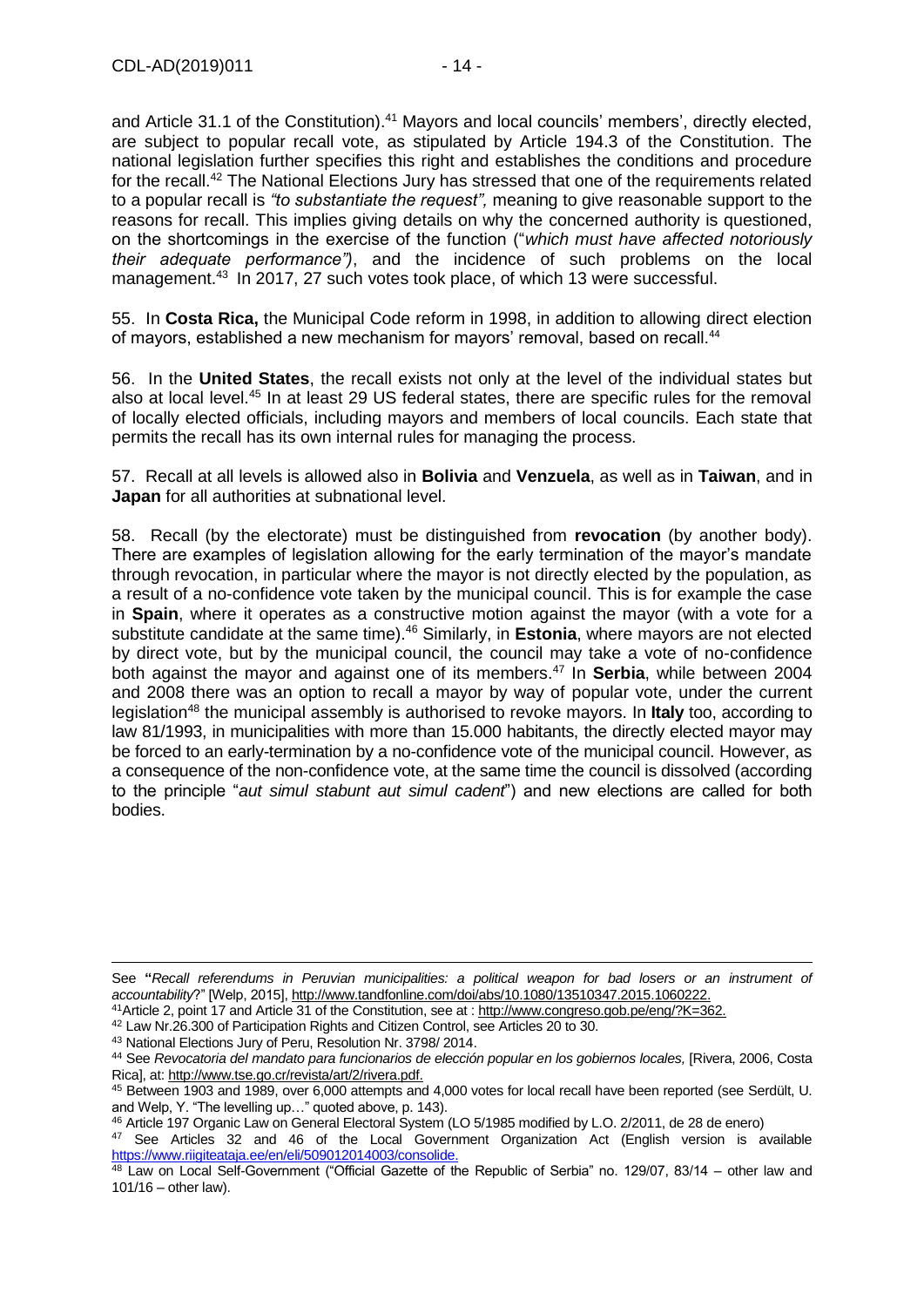#### <span id="page-14-0"></span>**4. Common features**

59. National legislation and practical examples of local recall show that a number of common features may be observed:

- the recall by popular vote is provided by the legislation of a limited number of today's democracies; there is no general trend concerning the authorities which can be recalled: some countries provide for recall at all levels, some at national level only, others at regional or local level, with no (statistical) preference either for recall of executive officials or members of assemblies (representative bodies) or of the assemblies as a whole (Latvia, Liechtenstein);
- Recall is rarely used in practice except in a few countries (Romania for the President of the Republic; for regional and (mostly) local executive authorities, in Europe: Poland and Slovakia; outside Europe: Peru, United States, Ecuador and Japan);<sup>49</sup>
- the recall is, as a rule, associated with the direct election by the voters and there are virtually no examples of recall by electors of officials who are not elected by direct vote; this is true not only for members of legislative or deliberative assemblies – which are commonly elected directly – but also for executive officials, including mayors;
- there are some examples of national/subnational systems where members of regional or local councils, whose mandate is the result of popular vote, may be the subject of recall; in some cases, the recall may concern the regional or municipal council as a whole, in others, individual members of the council;
- where mayors are not directly elected by the local population, preference is given to a system, closer to the logic of a representative system, of a *no-confidence motion*, enabling the local council to decide on the early termination of the mayor's mandate;

60. It may be concluded from the above that the election system for the office of mayor (whether by direct or indirect elections) has a direct impact on the choice of the mechanisms in place in different countries for the removal of mayors, before the end of their term. If the mayor is directly elected by the people, revocation by the municipal council does not seem an option unless it is confirmed by a popular vote<sup>50</sup> or it implies new elections to the municipal council, following its automatic dissolution, as is the case in Italy.

#### <span id="page-14-1"></span>**IV. Previous Venice Commission work**

61. The Venice Commission had several occasions to address issues of relevance for the present report, both in the framework of its thematic work and in a number of countryspecific opinions.

62. In its 2009 *Report on the imperative mandate and similar practices*, the Commission concluded by firmly stating that "*the basic constitutional principle which prohibits imperative mandate or any other form of politically depriving representatives of their mandates must prevail as a cornerstone of European democratic constitutionalism*".<sup>51</sup>

63. The Commission took however note, in its report, of legislative provisions and related practices, allowed by national political and constitutional traditions, which deviate from this principle, and also observed that "*in these countries these practices have been considered consistent with their own constitutions"*. In this context, it also briefly referred to the mechanism of recall by electors and acknowledged, in relation to Ukraine, the difficulty to

<sup>49</sup> See Serdült, U. and Welp, Y. "The levelling up…" quoted above, p. 143.

<sup>&</sup>lt;sup>50</sup> The current legislation of Ukraine provides for the revocation of the directly elected mayor by the municipal council in addition to recall by the people. This provision is generally criticised, and its revision is discussed with the Council of Europe.

<sup>51</sup> CDL-AD(2009)027, par. 39.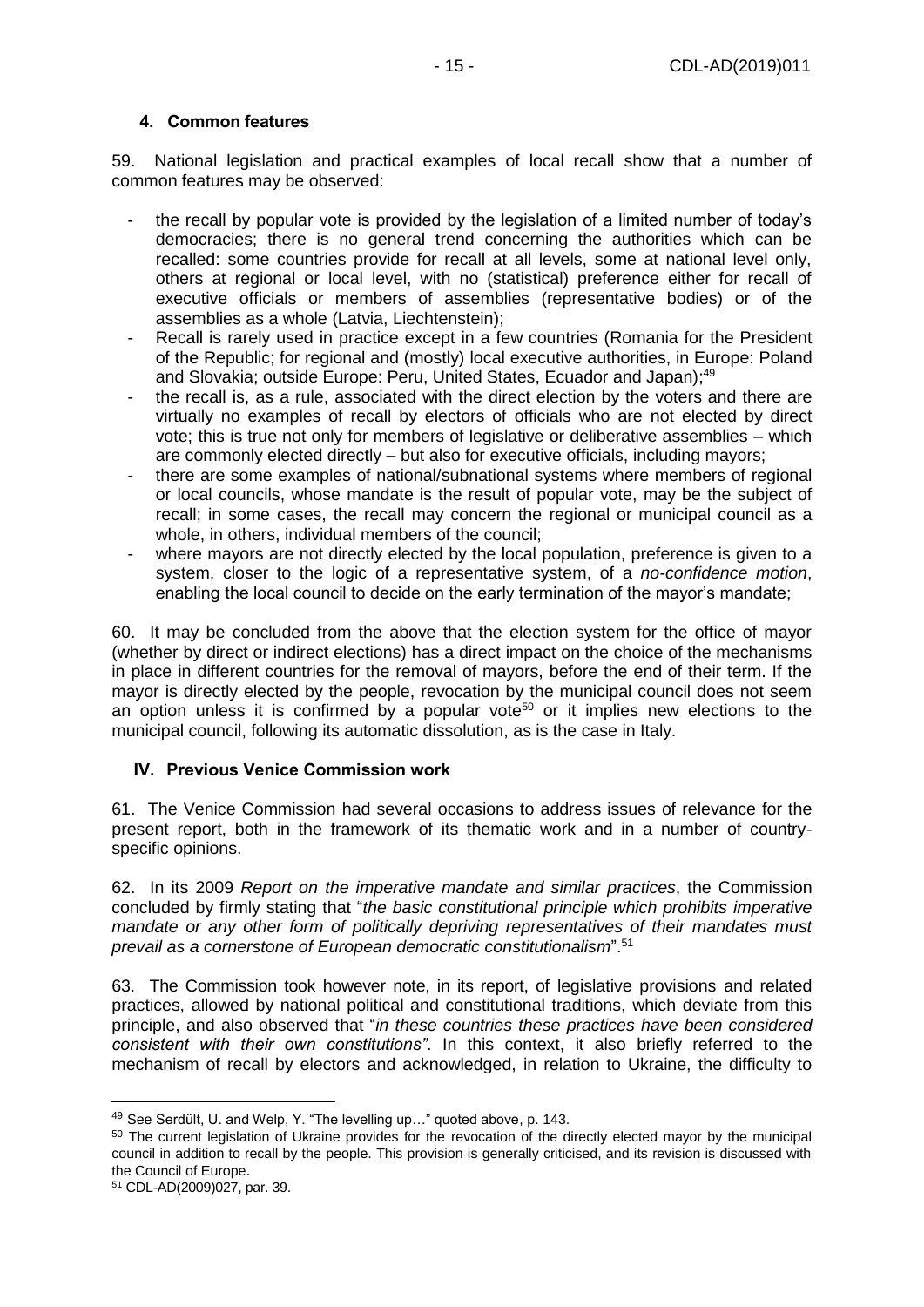articulate a direct criticism of such mechanisms, "*since there are precedents in democratic countries"* (para 35). The Commission pointed, in this connection, to a key principle which, in its view, should be a prerequisite for any recourse to recall: when grounds for curtailing the elective mandate imply legal judgments, "*these situations should be better dealt with by neutral and independent legal bodies*". <sup>52</sup> This is to say that clear distinction needs to be made between cases involving the legal accountability of the elected official, to be established in court, and situations where the political accountability of the official is at issue, and may be settled, as an exceptional measure, by recall.

64. The Commission had already noted, in a previous opinion concerning Ukraine,<sup>53</sup> with respect to parliamentarians' recall by electors, that it would be "*quite unusual to entrust voters with the complex responsibility to evaluate the respect of constitutional and legal obligations by a deputy, as citizen's votes essentially remain the expression of a political choice.*" The Commission had concluded that it would be more appropriate to provide for the termination of the mandate *"through a legal procedure, which would comply with the principle of the rule of law and avoid the use of vague concepts likely to result in arbitrary interpretations essentially motivated by political reasons*."

65. In the opinion it adopted in 2012 on Romania,<sup>54</sup> in relation to a presidential recall, the Commission underlined, as a fundamental requirement for recall processes, that a clear distinction should be made between the legal and political responsibility of the contested office holder. The Commission noted in particular: "*The procedure for suspending the President confuses in a rather peculiar way legal and political responsibility. It tends to make the President politically responsible before the Parliament and the electorate, although the grounds for dismissal are formulated in a way which invokes legal responsibility. The role of the Constitutional Court in the procedure is also rather unclear. If maintained at all, the procedure of Article 95 of the Constitution on the suspension of the President as it stands should be transformed into a clearly legal responsibility, initiated by Parliament but settled by a court*."

66. As far as the local level is concerned, the Venice Commission has expressed concerns (in relation to legislative provisions on local self-government in Azerbaijan), over the conditions under which the powers of a municipal councillor can be terminated in advance or temporarily suspended.

67. In its view, adequate guarantees should exist both as regards the type of norms regulating the early termination of office and the authority entitled to take the decision. First, it would be advisable that the specific rules for early termination of power or suspension should not be determined by the statute of each municipality as this may result in an inequality of treatment among municipal councillors. A general regulation is required, at national or regional level, in accordance with the distribution of competencies in each country. Second, if the verification of a failure in the concerned councillor's conduct is required, the termination of the mandate of the municipal councillor cannot be decided by the local council. "*The intervention of the Court is a necessary element of the system [...] This* 

<sup>52</sup> CDL-AD(2009)027 par. 35; see also footnotes 32 to 35 for the Ukrainian experience.

<sup>53</sup> *Opinion on the Law on Amendments to the Legislation concerning the Status of Deputies of the Verkhovna Rada of the Autonomous Republic of Crimea and of Local Councils in Ukraine*, CDL-AD(2007)018, par. 16-17.

<sup>54</sup> *Opinion on the compatibility with Constitutional principles and the Rule of Law of actions taken by the Government and the Parliament of Romania in respect of other State institutions and on the Government emergency ordinance on amendment to the Law N° 47/1992 regarding the organisation and functioning of the Constitutional Court and on the Government emergency ordinance on amending and completing the Law N° 3/2000 regarding the organisation of a referendum of Romania*, CDL-AD(2012)026, par. 78.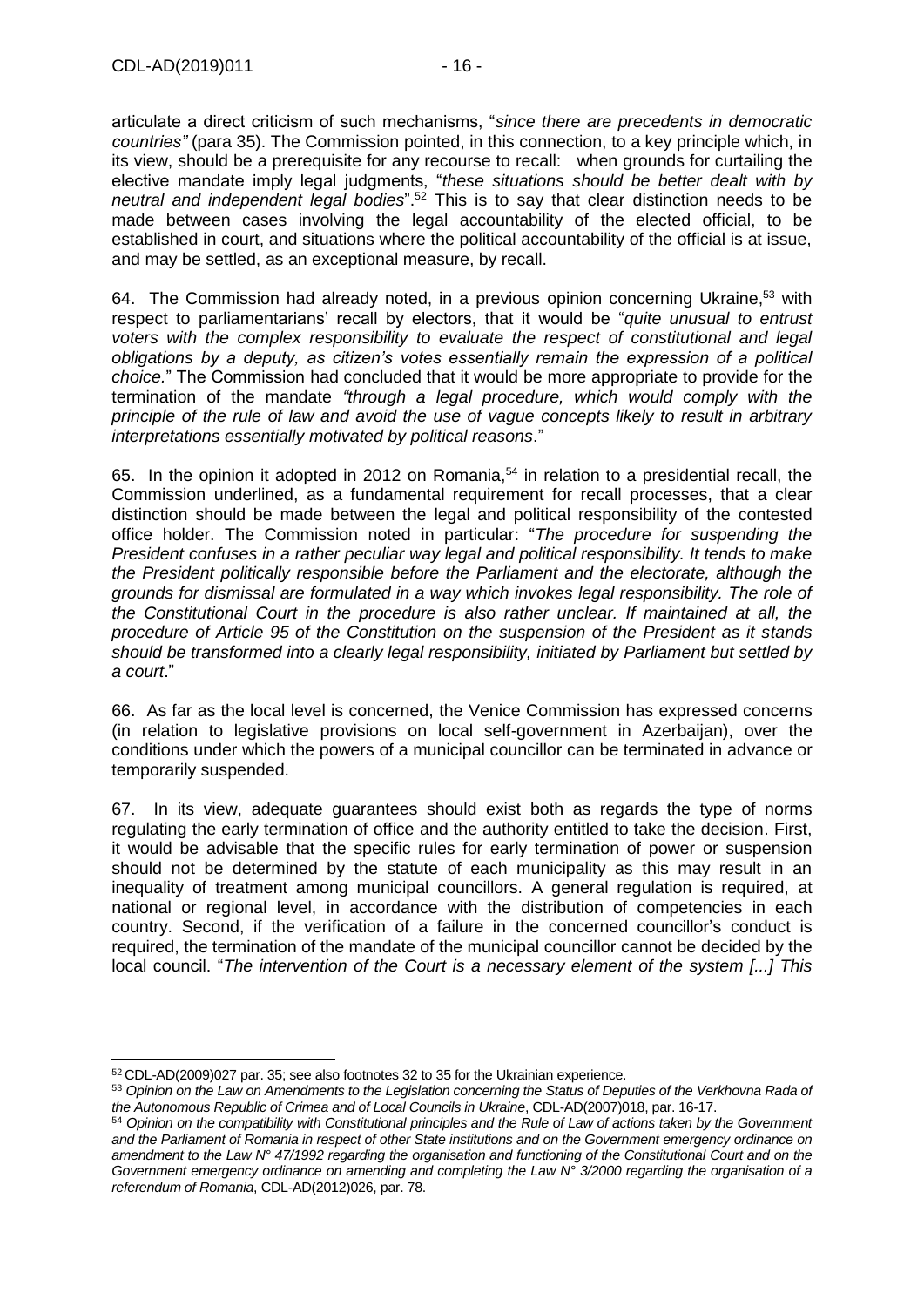*would ensure the free exercise of the functions of local elected representatives in conformity with the European Charter*". 55

68. The Commission stressed in its opinion "*the principle that this dismissal of an elective representative is an exceptional measure to be applied only in case of serious failures*" and that "*all procedural guarantees, including the intervention of a court should be expressly guaranteed*".<sup>56</sup>

69. More recently, in 2017, the Commission examined one of the latest attempts to introduce a recall vote in Europe, a draft law of the Republic of Moldova proposing, in its initial version, the removal of Parliament members through a vote of the electors in their constituency. The Venice Commission welcomed that this proposal had not been retained in the subsequent version of the draft. In its view, in addition to raising potential issues of constitutionality (Article 68.2 of the Moldovan Constitution prohibits the imperative mandate) and contradicting a judgment of the Constitutional Court of 2012 (parliamentary mandates are irrevocable and exercised in the interest of the whole nation), such a mechanism was also in breach of international standards. The Venice Commission referred in its opinion<sup>57</sup> to the *1990 OSCE Copenhagen Document*, requiring that elected officials be permitted to remain in office "until their term expires", and "in a manner that is regulated by law *in conformity with democratic parliamentary and constitutional procedures*" (par. 7.9), as well as the *PACE Resolution 1303(2002) on the functioning of democratic institutions in Moldova* (par. 8), and its own 2009 *Report on the Imperative mandate and similar practices*.

70. The Commission noted that the proposed amendment "*would have effectively established a system of general recall of representatives, which in a certain political context, may well function as an imperative mandate*." The Commission further stated that this "*has to be considered as a political and not a legal procedure*" and that "*[i]nvolving courts in such a procedure would put them at risk to be politicised*."<sup>58</sup>

#### <span id="page-16-0"></span>**V. Analysis**

#### <span id="page-16-1"></span>**1. Recall - a specific instrument of direct democracy in a representative system**

71. By its very nature an instrument of direct democracy,<sup>59</sup> the recall is part of a set of direct democratic mechanisms of control, $60$  agenda setting and accountability beyond elections, which may operate, according to the national legal and constitutional traditions, as a complement to representative democracy (the popular initiative, the referendum, the petition, the recall and the veto). The common feature of all forms of direct democracy is that they are based on the direct power of the voters, as opposed to the power of the elected representatives. What differentiates the recall is that the decision taken concerns the crucial question whether to put an end to the office of an elected official or body before the end of

<sup>-</sup><sup>55</sup> *Opinion on the draft law on additions to the law on the status of municipalities of the Republic of Azerbaijan*, CDL-AD(2009)049, par. 10-11.

<sup>56</sup> *Ibidem*, par. 27.

<sup>57</sup> See *The Republic of Moldova - Venice Commission and OSCE/ODIHR Joint Opinion on the draft laws on amending and completing certain legislative acts (electoral system for the election of the Parliament)* CDL-AD(2017)012, par. 16.The recall initiative required the signatures of at least 1/3 of the voters, and the successful recall, the votes of at least half of the voters of the constituency, but not less than the number of those having voted for the concerned MP. As grounds for recall, the draft law envisaged: failure to observe the interests of the community in the constituency; failure to exercise properly the duties of a member of Parliament stipulated by law; violation of moral and ethical norms.

<sup>58</sup> Idem, par. 60.

<sup>59</sup> See CDL-AD(2007)018, par. 3 ; see also CDL-AD(2004)003, par.85-86.

<sup>60</sup> See Yanina Welp*, Recall Referendum Around the World: Origins, Institutional Designs and Current Debates,* in "*The Routledge Handbook to Referendums and Direct Democracy*", Edited by [Laurence Morel,](https://www.routledge.com/products/search?author=Laurence%20Morel) [Matt Qvortrup,](https://www.routledge.com/products/search?author=Matt%20Qvortrup) 2018 – Routledge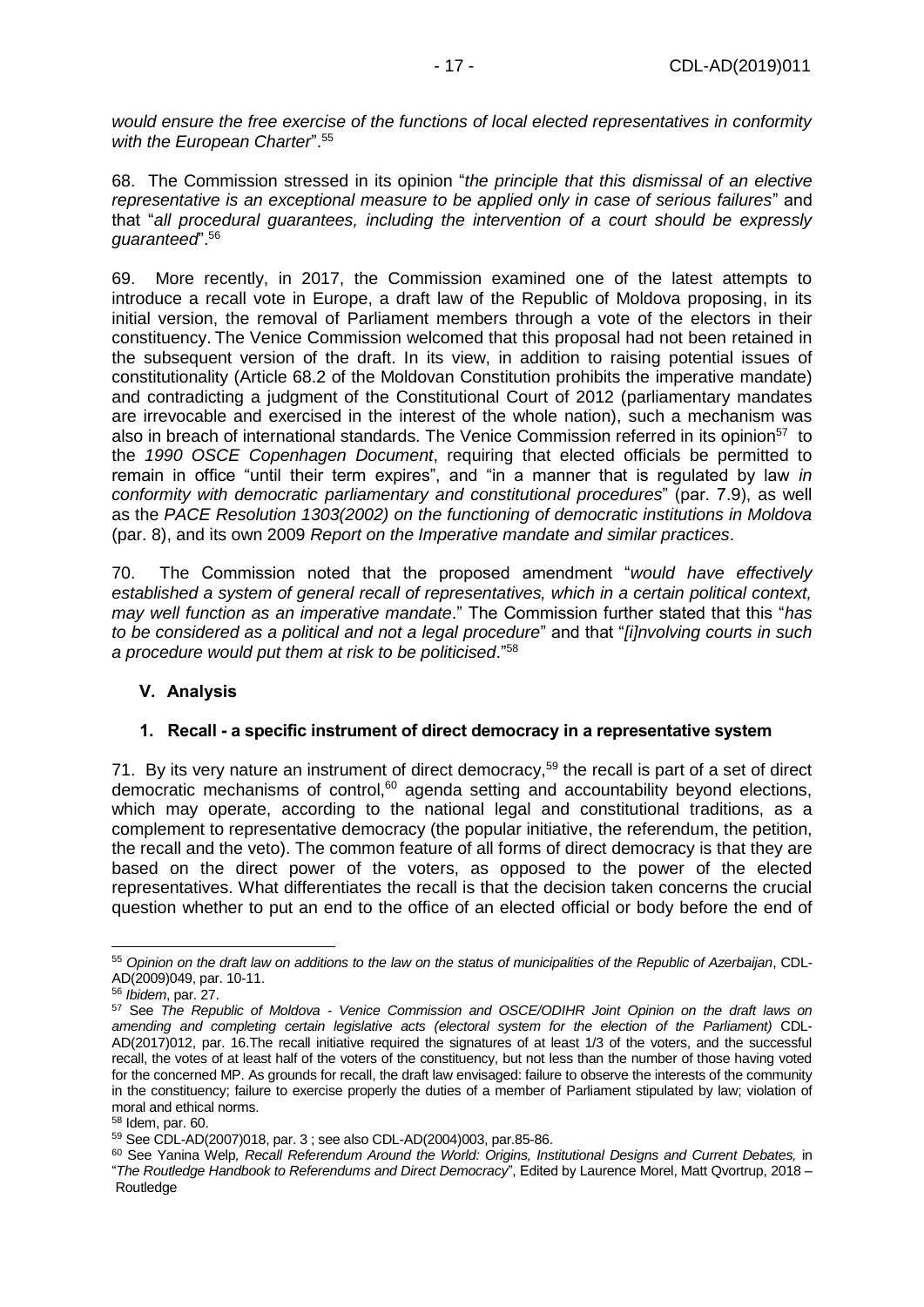-

the term. Hence, unlike other types of popular votes, the recall does not invite the voters to take a position on laws or policies but on persons or, more rarely, bodies as a whole. In addition, the direct election of such persons or bodies appears to be a pre-condition to the recourse to recall.

72. In a democracy, politicians are, in principle, primarily accountable to the citizens who elect them. In practice, in contemporary societies, the links are often tenuous and the politicians are increasingly perceived as disconnected from their voters, as they tend to be accountable first to their party leadership and to political decision-makers, and only secondarily to citizens.<sup>61</sup> This has motivated attempts to introduce mechanisms for strengthening the relationship between the electors and the elected officials, and for more effective and direct participation, including regulations on recall, as a means to restore the links between voters and elected officials and to enable voters to provide feedback on the performance of the elected, including removing them as a sanction for a poor record or unethical behaviour (including addiction).

### <span id="page-17-0"></span>**2. Recall, free mandate and the right to exercise public functions**

73. At the same time, the recall, as a political tool, is by its very nature different from the imperative mandate. While the free mandate is a basic foundational principle of political representation, the recourse to recall, in those jurisdictions where it is allowed, only represents a reactive mechanism, which does not have the character of a default rule. Unlike the imperative mandate - where the binding will of the electors forms the permanent framework for the action of elected officials -, the recall only comes into operation as an *adhoc* corrective instrument, *when* and *if* it is activated, being the subject of a decision *dependent* on the political *will* of a prescribed *number of voters,* under *specific procedural conditions.*

74. Nevertheless, recall enables voters to put an end to an elective mandate. Therefore, in order not to be at odds with representative democracy and the representative system, based on elections at regular intervals and the free mandate of elected officials until the next elections, where constitutional and/or legislative provisions are open to recall **this should be regulated very carefully and only be used as an exceptional tool, as a complement to other democratic mechanisms which are available in a representative system** – including other direct and participatory democracy instruments, if available.

75. A clear distinction has to be made between recall of members of legislative or deliberative assemblies (bodies exercising representative democracy, such as a parliament or a municipal council), on the one side and recall of elected members of the executive on the other side - in the vast majority of cases a president or a mayor. As already said, the principle of the prohibition of the imperative mandate applies to individual members of elected assemblies, and not to executive positions.

76. The recall of a legislative body or of a municipal council as a whole is of another nature than the recall of its individual members. It cannot be considered as going against the prohibition of the imperative mandate which is essential in a system of representative, deliberative democracy.<sup>62</sup> It is rather a kind of no confidence vote by the people vis-à-vis the deliberative body. The nature of such recall is much closer to that of a President or a mayor and the same principles should apply as to its conformity to international standards.

<sup>61</sup> See: Derick W. Brinkerhoff, (2001), Taking Account of Accountability: A Conceptual Overview and Strategic Options, March, 2001: [http://www1.usaid.gov/our\\_work/democracy\\_and\\_governance/publications/ipc/wp-14.pdf](http://www1.usaid.gov/our_work/democracy_and_governance/publications/ipc/wp-14.pdf) <sup>62</sup> See above ch. III.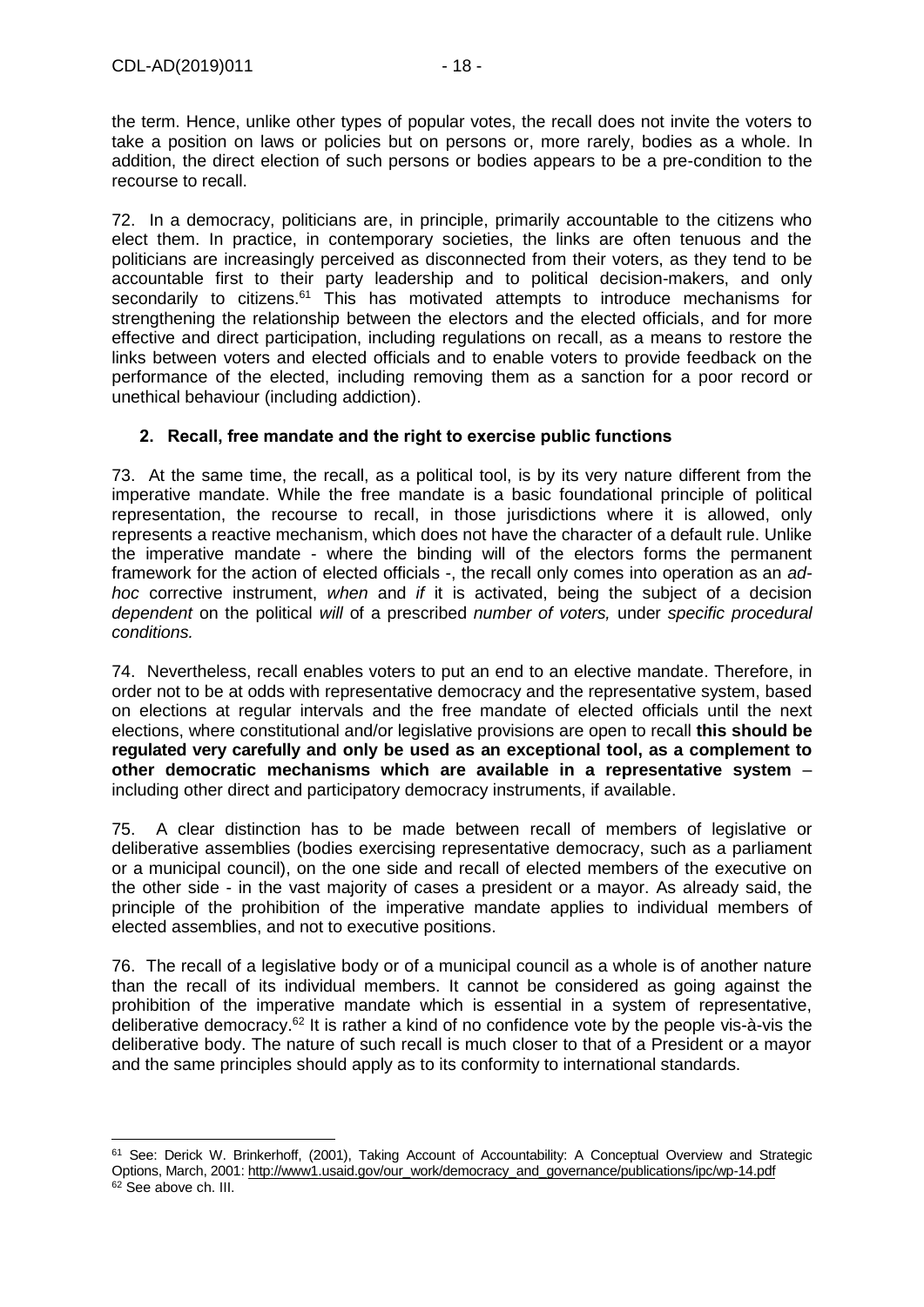77. As already stated, a number of Constitutions provide for a **fundamental right of citizens to accede to and for the elected officials to exercise their positions.** This can be considered as an expression in national law of Article 25 ICCPR relating to the right to take part in public affairs.

78. For example, in Spain, thanks to the recognition of such constitutional right (Article 23.2), individual appeals by elected officials - parliamentarians or local authorities - are possible before the Constitutional Tribunal (*recurso de amparo*). The Tribunal has a longstanding doctrine protecting the rights of representatives *vis-à-vis* the party or the parliamentary group they belong to. Although this right is not explicitly mentioned in the Constitution, the Constitutional Tribunal built it from the right to "access" to public positions, without having to consider the clause of the prohibition of the imperative mandate (Article 67.2 of the Constitution). Such a right includes, then, not only the "access" but also the "exercise" and the "continuity" in the position.<sup>63</sup> Through this right, not only the position of parliamentarians is protected, but also that of the local representatives, and this without the need to extend the prohibition of the imperative mandate (of the parliamentarians, in an original and restrictive interpretation) to local authorities.

79. Constitutional Courts have rejected, based on such provisions, attempts to revoke or recall elected officials, and have stated that the parliamentary mandate is a representative one, on behalf of the whole nation.<sup>64</sup>

80. This leads to addressing the question whether the right to exercise an elected position goes beyond that of the prohibition of the imperative mandate, excluding recall not only of individual members of representative bodies, but also of elected holders of executive positions, including mayors. The quoted case-law focuses on MPs and its applicability to other elective positions is not certain, even if it cannot be excluded. It does therefore not go against the distinction made above between representative and executive positions regarding the admissibility of recall.

#### <span id="page-18-0"></span>**3. Potential and risks**

81. By definition, the recall constitutes an empowering tool for citizens, enabling them to remove from office politicians who are seen as having badly performed in office and not to have considered the interests of the electorate that has elected them, or who performed in a problematic manner from an ethical point of view. Recall can in principle play a role as a protective and preventive mechanism from corrupt and irresponsible holders of political power.

82. The recall has thus the potential to bring elected officials closer to their voters, and by enabling permanent control of the elected officials, make them more accountable and more responsive to the needs of the people they serve. It could help bridging the democratic gap engendered by often lower levels of participation in elections and motivating public participation and interest in public affairs between elections. By doing this, the recall may also help to check and prevent undue influences or interests in the communities' affairs. From this perspective, the recall is a mechanism to shift the balance of power between the

<sup>-</sup><sup>63</sup> See also ECtHR case law on the individual's right to sit as a member of Parliament once elected (*Paunović and Milivojević v. Serbia,* application no. 41683/06, 24 may 2016; *Ganchev v. Bulgaria*, no. 28858/95, Commission decision of 25 November 1996, Decisions and Reports 87, p. 130)

 $64$  In Lithuania, the Constitutional Court has ruled in a number of occasions that the mandate means that electors have no right to recall a member of the Seimas and his/her freedom cannot be limited by parties, or organisations that nominated them. See also the Judgment of Moldovan Constitutional Court of 19 June 2012, on the interpretation of Articles 68 al. 1, 2 and 69 al. 2 of the Constitution (Application nr. 8b/2012), par. 44; more recently, see Spanish Constitutional Tribunal judgement 123/2017 (in relation with senators appointed by the Assemblies of Autonomous Communities).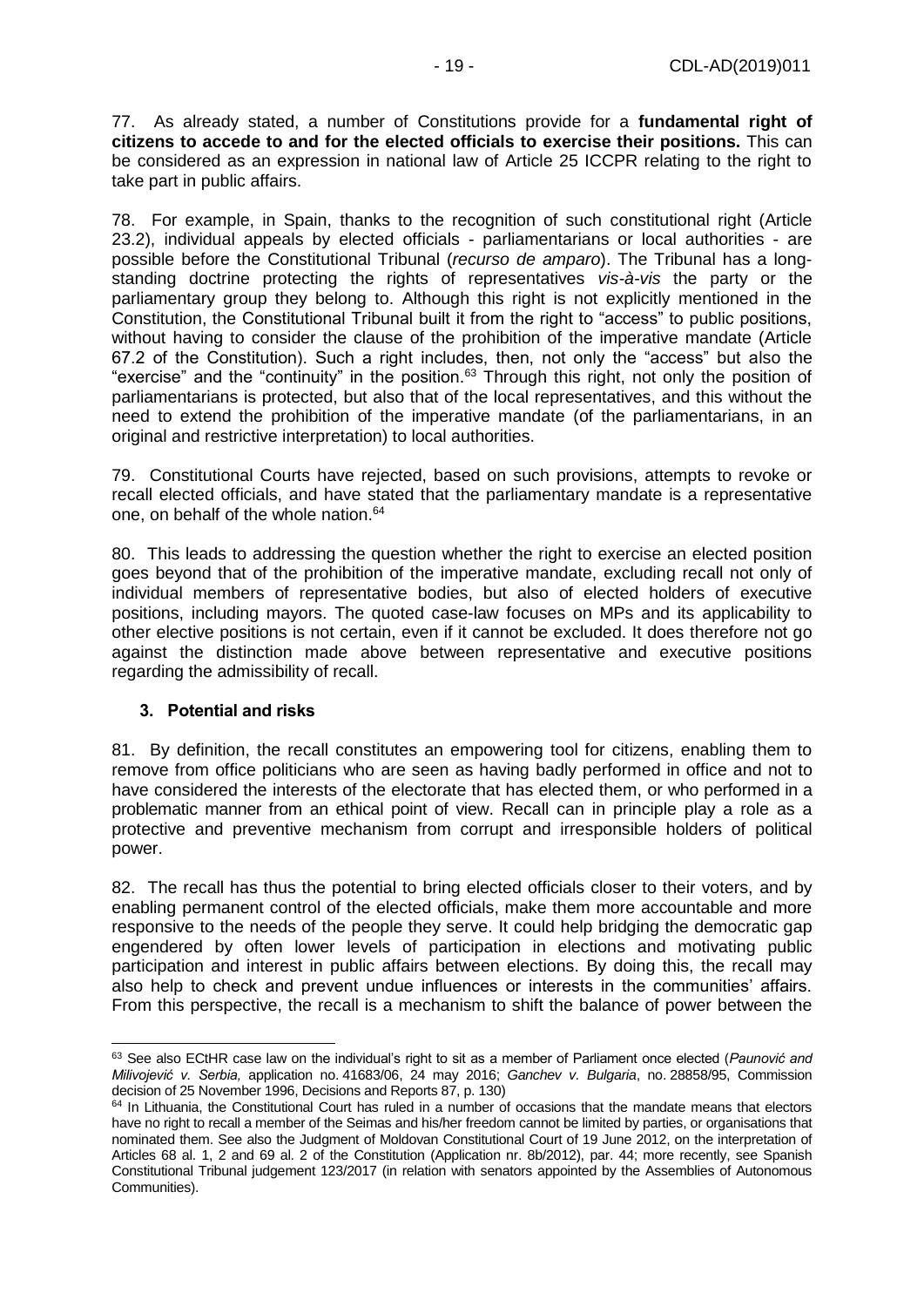electors and the elected. Recall may also be an instrument to settle conflicts between mayors and local councils, if both are directly elected and prove unable to co-operate.

83. While thus the potential benefits of the recall cannot be overlooked, the risks associated with this procedure are considerable. If not precisely defined and established, the recall can be abused as a tool - by the political parties in the battle against their political competitors but also by incumbents to artificially alter the conditions of electoral competition - and becomes a political "weapon". Moreover, the recall can be misused by various interest or pressure groups to destabilize the governance and make it inefficient by preventing selected politicians from taking certain steps or decisions because of the danger of being removed by the citizens. As a result, such perspective makes public office less attractive and may lead to irresponsible behaviour. At local level the danger of manipulation is even higher: the recall may be used by the ruling parties at central level to exert a pressure on opposition-led municipality leaders thus reducing both local autonomy and the political pluralism in the country.

84. In addition, there are different risks according to the different forms of recall (national examples show that there are great differences, between the States who know recall, in the conditions and proceedings related to this instrument). For example, a recall in its pure form (new election before time by the same constituency) initiated by an important number of electors and managed in respect of the conditions for a democratic election process presents different risks than those forms where the recall of a mayor may be initiated not by the electors, but by the local council. Also, as mentioned before, where allowed, the application of the recall instrument to individual local councils' members, despite the clear difference of statute between those individual councillors and the local mayors, is particularly problematic.

85. Further vulnerabilities include, in addition to the often prominent role of money in the recall process, the societal costs it involves, such as the climate of confusion, suspicion and division, which is often engendered by recall initiatives, as well as the risk of, ultimately, undermining the trust of the electorate in people they elected, as well as in politics and representative democracy as a whole.

## <span id="page-19-0"></span>**4. Recall vs. destitution. The distinction between legal and political responsibility**

86. One important aspect to be taken into account, if and when enabling and activating the mechanism of recall, is the necessary and fundamental distinction between legal and political responsibility and the important risk of confusing the two types of responsibility, by making the contested elected official politically responsible before the electorate, when the grounds for dismissal would in fact entail legal responsibility.

87. This distinction is of particular importance in terms of legal certainty and from the perspective of the protection of the fundamental rights of the elected officials. It is relevant for instance when conflict of interests, illegal or criminal actions, abuse of power or corruption are included among the reasons for the recall. Such issues should normally be settled by a court, according to the legislation in force, and not submitted to the people for decision.<sup>65</sup>

88. Destitution implies the removal from a mandate as a result of proceedings brought against mandate holders on the grounds that they have committed an illegal or criminal act. Unlike recall, destitution has no political connotation (or at least should not have any), since it is not a political measure - the fruit of political debate - by which the population would have the

<sup>65</sup> CDL-AD(2012)026, par. 78.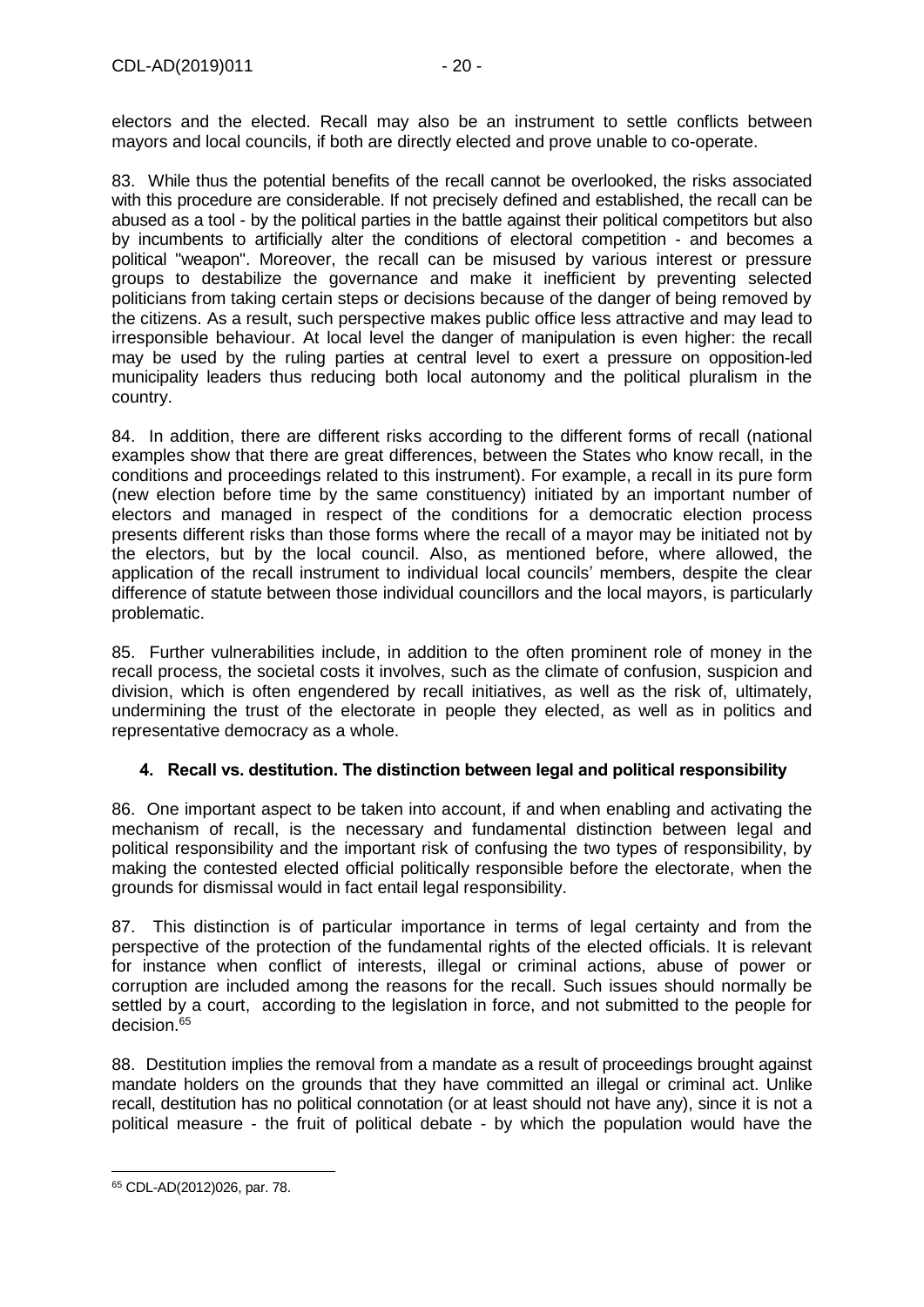possibility to take a decision based on the record of an elected official. Destitution involves well-defined procedures and should not include a popular vote.<sup>66</sup>

89. As regards local government, there are specific tools for the administrative supervision (and related administrative measures), by higher-level authorities, of the legality of the actions of the local elected officials within the scope of their attributions. These may include also, as allowed by European standards, supervision with regard to expediency, but only in respect of tasks which are delegated to local authorities.<sup>67</sup> These mechanisms are not within the scope of the present report but they may lead in extreme cases to removing a mayor from office.

#### <span id="page-20-0"></span>**5. Local recall: the requirements of the European Charter of Local Self-Government**

90. As already indicated, few European legal systems provide for recall. Based on national constitutional traditions, exceptions are however admitted, mainly at local level, by constitutions, statutes and doctrine. The question is whether more generally, according to European (and international) instruments relevant for local government, the recourse to recall, in particular to mayors' recall, may be deemed acceptable, and what are the conditions and safeguards which are a minimum pre-requirement for its use.

91. The European Charter of Local Self-Government applies the general principles of representative government and representative democracy at local level. Article 7.1, establishing the principle of free mandate of local representatives, is especially worth to be mentioned. It provides: "*The conditions of office of local elected representative shall provide for free exercise of their functions*." Article 7.3 adds: "*Any functions and activities which are deemed incompatible with the holding of local elective office shall be determined by statute or fundamental legal principles*". The Charter is silent on the potential reasons for ineligibility or incompatibly, leaving to the national legislator the task to draw these limits and conditions, through national legislation and "fundamental legal principles". The Explanatory Report to the Charter interestingly explains: "*this paragraph provides that disqualification from the holding of local elective office should only be based on objective legal criteria and not on* ad hoc *decisions. Normally this means that cases of incompatibility will be laid down by statute. However, cases have been noted of firmly entrenched, non-written legal principles, which seem to provide adequate guarantees*."

92. Article 3.2 of the Charter once more confirms, at local level as well, the primacy of representative democracy, with all its implications: local self-government "*shall be exercised by councils or assemblies composed of members freely elected by secret ballot...and which may possess executive organs responsible to them. This provision shall in no way affect recourse to assemblies of citizens, referendums or any other form of direct citizen participation where it is permitted by statute."* This shows also that the importance of various forms of direct participation, including referendums, as an additional component of the local governance, or a complement to it, is recognised.

93. Therefore, under the Charter, the representative system of local governance, based on local organs formed of locally elected representatives, and instruments of direct participation, are not mutually exclusive. The Explanatory Report clarifies that, under the right of selfgovernment, "*allowance is also made for the possibility of direct democracy where this is provided for by statute*."<sup>68</sup> This explanation seems to open the door to direct democracy

<sup>66</sup> See CDL-AD(2009)027, par. 14: *"whilst [impeachment] is a judicial proceeding against an elected officer because of some crime, recall is a political process*."

<sup>&</sup>lt;sup>67</sup> Article 8 of the European Charter of Local Self-Government.

<sup>&</sup>lt;sup>68</sup> The Charter describes the essence of local self-government and contains the main principles, often referring to the internal law of member states to determine the exact content of a rule. However, nothing prevents the judicial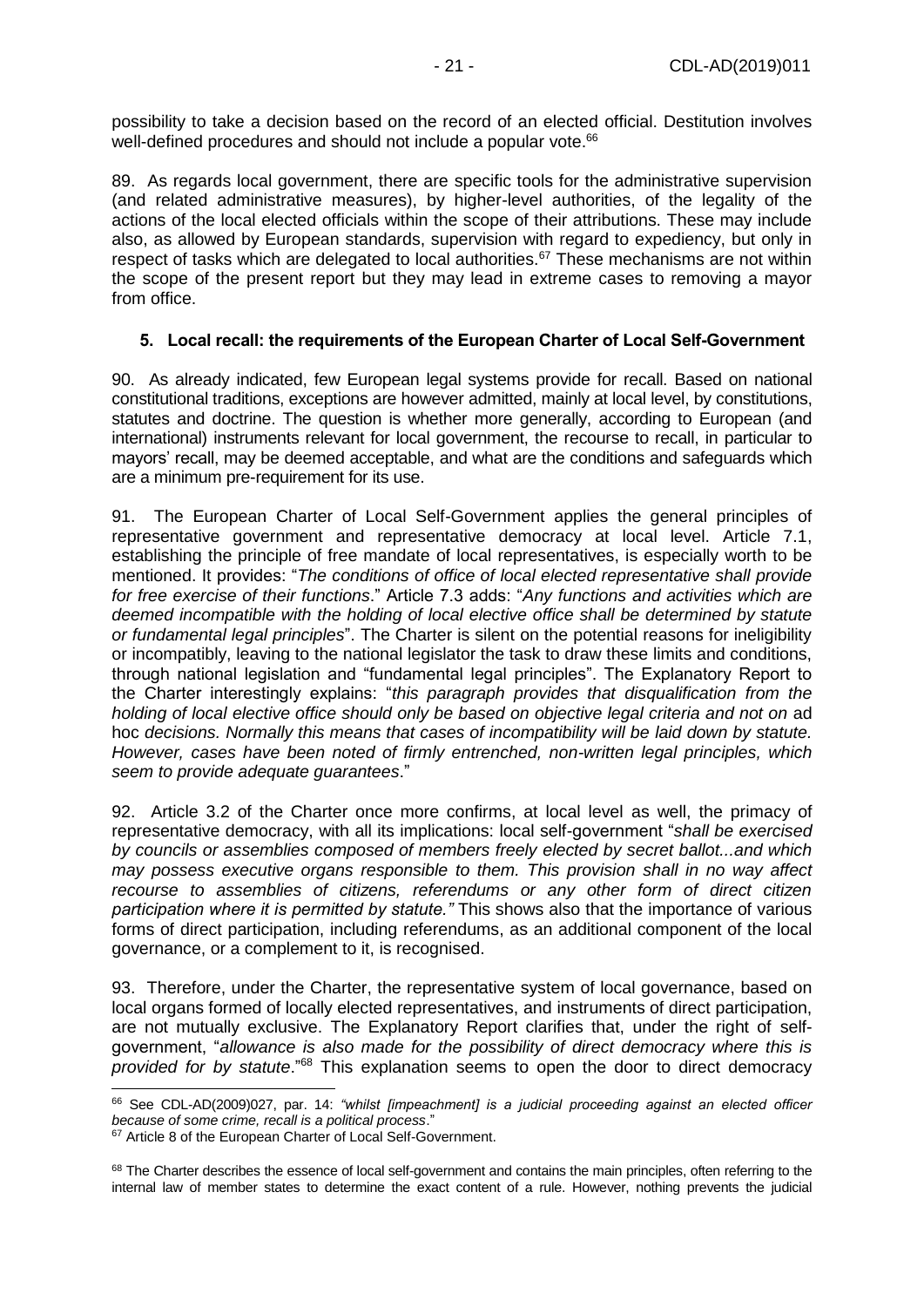practices, without expressly excluding the early termination of an elective mandate, where these are allowed by the national legal and political traditions.

94. The importance of direct participation of citizens, especially in relation to directly elected local authorities, but also of necessary safeguards for government stability, has been emphasised by the Congress, in its Recommendation  $113$  (2002)<sup>69</sup> on the application of Article 3.2 of the Charter: "*Where those in charge of the public authority are directly elected by the people, any dismissal must be endorsed by the people. However, these procedures should at the same time carry all the guarantees necessary for stable local government […]*."

95. Under the Additional Protocol to the Charter,<sup>70</sup> dealing especially with the right to participate in local affairs, this right "*denotes the right to seek to determine or to influence the exercise of a local authority's powers and responsibilities"* (Article 1.2). Article 2 requiring implementing measures to give effect to this right, refers to "*procedures for involving people which may include consultative processes, local referendums and petitions […]*" (Article 2.ii.a) and it does not mention the recall.

96. It would be difficult to conclude from the above that the Charter prohibits the recourse to recall of a local representative, including a directly elected mayor, or that it contains clear guidance as to the advisable limits of the recall. It may not be said either that it explicitly authorises recall, since, according to a systematic interpretation of Articles 7 and 3, the Charter permits instruments of direct democracy which are respectful of the free exercise of the representative government.

97. In addition, it is important to point out that, so far ratified by all 47 member states of the Council of Europe, the Charter provides for a variable system of undertakings for its State Parties upon ratification, enabling a non-uniform implementation of its principles at national level. Article 12 allows ratifying States to choose amongst its provisions, at least ten of which shall be selected from among a number of key paragraphs. As a result, states may, for example, opt not to choose Article 3.2 of the Charter (although listed among the key paragraphs). It would thus be questionable, since the Charter itself gives ratifying States the choice to be or not to be legally bound by some of its provisions, to formulate, based on those provisions, standards or principles applicable to all.

98. For the Congress of Local and Regional Authorities, in the resolution on the suspension of the Mayor of Chișinău, <sup>71</sup> "local democracy" is a constituent part of the European democracy: "*This implies that local elected representatives must be able to exercise their functions freely, in*  fact and in law, in the same way that elected representatives at the national level must be able *to exercise theirs in any democratic state*" <sup>72</sup>. "*In electing a mayor by direct universal suffrage, voters are delegating their power of action to the mayor and more generally giving him or her a mandate to represent the community as a whole*."

99. The Congress quotes (in the report to the above Resolution) the doctrine of the Venice Commission on the recall for parliamentarians.<sup>73</sup> and is of the view that this doctrine – which

authorities of a Contracting State from considering one or other provision of the Charter to be directly applicable and binding, as the Swiss Federal Court did in a judgment of 3 June 2016 (ATF 142 I 216), by which it invalidated, for lack of prior consultation of the concerned citizens, a popular initiative for the merger of several municipalities.

<sup>&</sup>lt;sup>69</sup> Recommendation 113 (2002) on relations between the public, the local assembly and the executive in local democracy (the institutional framework of local democracy), see Appendix §3, let. E.ii

<sup>70</sup> Opened to the signature of the state parties to the Charter in November 2011, 6.XI.2009, entered into force on 1 June 2012.

<sup>71</sup> Report CG33(2017) 23 final, no. 67.

<sup>72</sup> Resolution 420 (2017), no. 5

<sup>&</sup>lt;sup>73</sup> With a quotation of the Joint Opinion CDL-AD(2017)012 on Moldova's electoral reform, cit. above.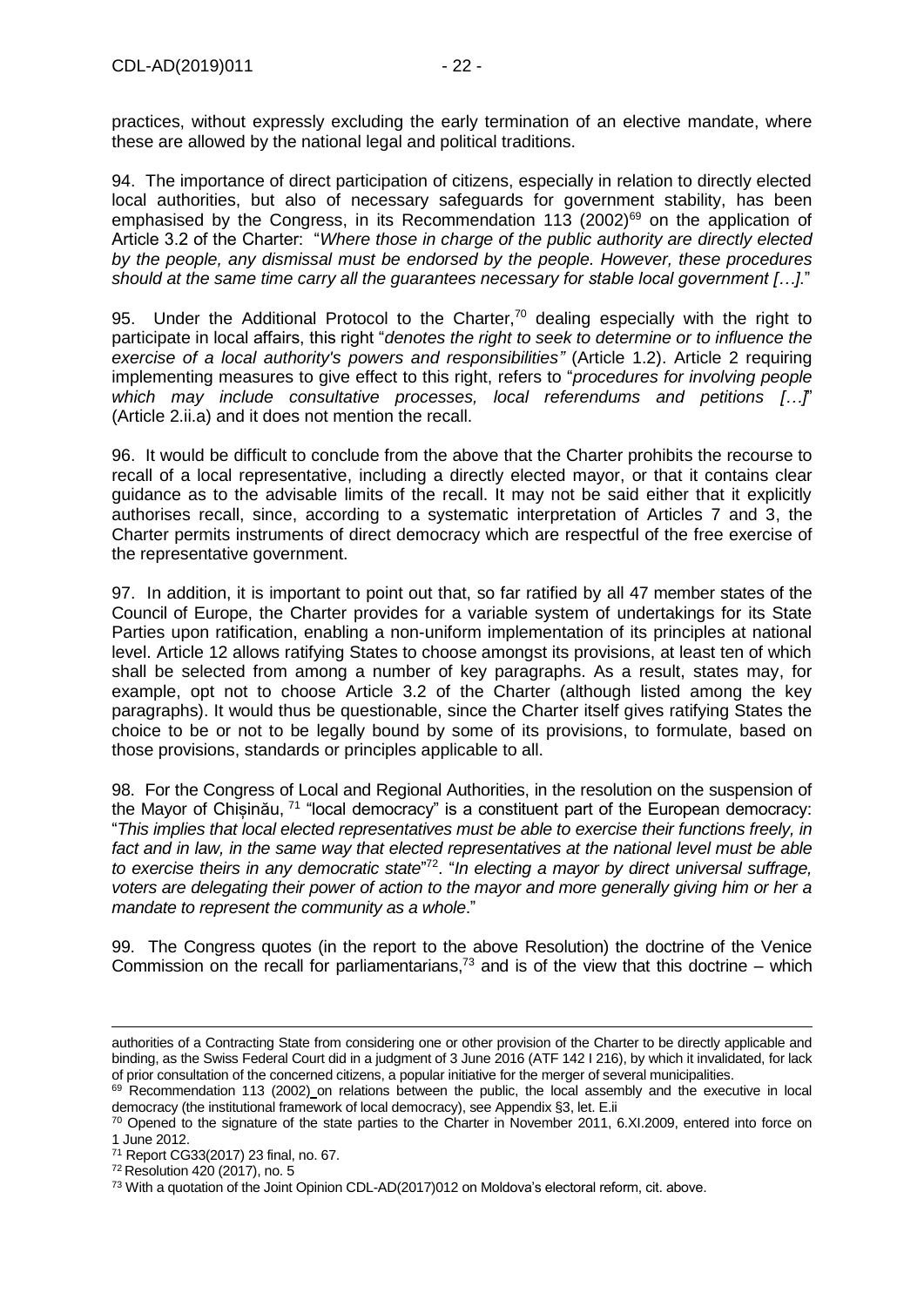considers the recall of (individual) parliamentarians as a form of imperative mandate - "should also be applicable *mutatis mutandis* to local elected representatives."<sup>74</sup>

#### <span id="page-22-0"></span>**6. Conditions and procedure for recall**

100. It is important, in terms of equality of municipalities and elected representatives, but also for reasons of predictability and stability of the applicable rules, that the general framework for the recall be established by the law, at national or regional level, and not left to the decision of individual municipalities.<sup>75</sup>

101. Even if recognised as a political instrument in the hands of the electors, in the opinion of the Venice Commission the recall process has to be a strictly regulated and institutionalised mechanism. As already said, any confusion between recall – a political institution – and destitution – a legal one – should be avoided. This implies that such regulation addresses procedural aspects rather than the grounds for recall.

102. As far as a mayor's recall is concerned, beyond local specificities, legislation regulates several basic common aspects of the procedure, which in fact prove to be common to other recall processes as well: the initiative for the recall, the timeframe and/or time limits for the process; a minimum number of signatures as an activating condition; quorum requirements (turnout and approval majority); the possible involvement of the municipal council and judicial control of the procedure.

103. However, it happens that legislation also provides for grounds for the mayors' recall. Such grounds may be, for example:

- failure to uphold the interests of the local community;
- incompetence in the performance of duties; gross mismanagement;
- failure to perform duties prescribed by the law, neglect of duties (for example, not fulfilling the mayor's obligations);
- failure to implement/violation of legal provisions related to citizen participation;
- unethical behaviour in the service (unprofessional and irresponsible performance of the job), infringement of moral and ethical norms;
- misuse of office and authority (in case of bribery and corruption), conviction for a felony; conviction for a drug-related misdemeanour or a misdemeanour involving a "hate crime".<sup>76</sup>

104. These grounds are usually broad and, in most cases, the petition for recall must mention them. There are however different views as to whether these reasons must be proven, substantiated (as required in some cases by the national law), $<sup>77</sup>$  whether they must</sup> be assessed by the authority in charge of reviewing the recall procedure,  $78$  or whether they must be given at all.<sup>79</sup>

<sup>74</sup> Report CG33(2017) 23 final, no 68.

<sup>75</sup> Cf. above par. 34.

 $76$  Conviction for a crime during the term of office appears to be a reason for recall of local elected representatives at least in several US federal states: Alaska, Kansas, Minnesota, Rhode Island, Virginia etc. (Source**:** National Conference of State Legislatures, July 2011).

<sup>&</sup>lt;sup>77</sup> See above-mentioned case law of the Constitutional Court of the Russian Federation.

 $78$  It seems that some provinces in Argentina even prohibit explicitly that the electoral authority judges the motives invoked for the recall.

 $79$  As pointed out by commentators, the grounds required to initiate the recall are actually the expression of "different models" of representation. "One is based on "dissatisfaction", and accordingly, does not provide basis for accountability (e.g. Peru between 1994 and 2015, Ecuador between 2008 and 2010). The other is based on "programmatic vote" and seems closer to a delegate model of representation" (e.g. some American States such as Georgia, Minnesota or Washington), and sometimes empowers a public body to assess the validity of the reasons (e.g. Ecuador since 2011). See Welp, Yanina (2018) "*Recall referendum around the world: origins, institutional designs and current debates*", in *The Routledge Handbook to Referendums and Direct Democracy*, Edited by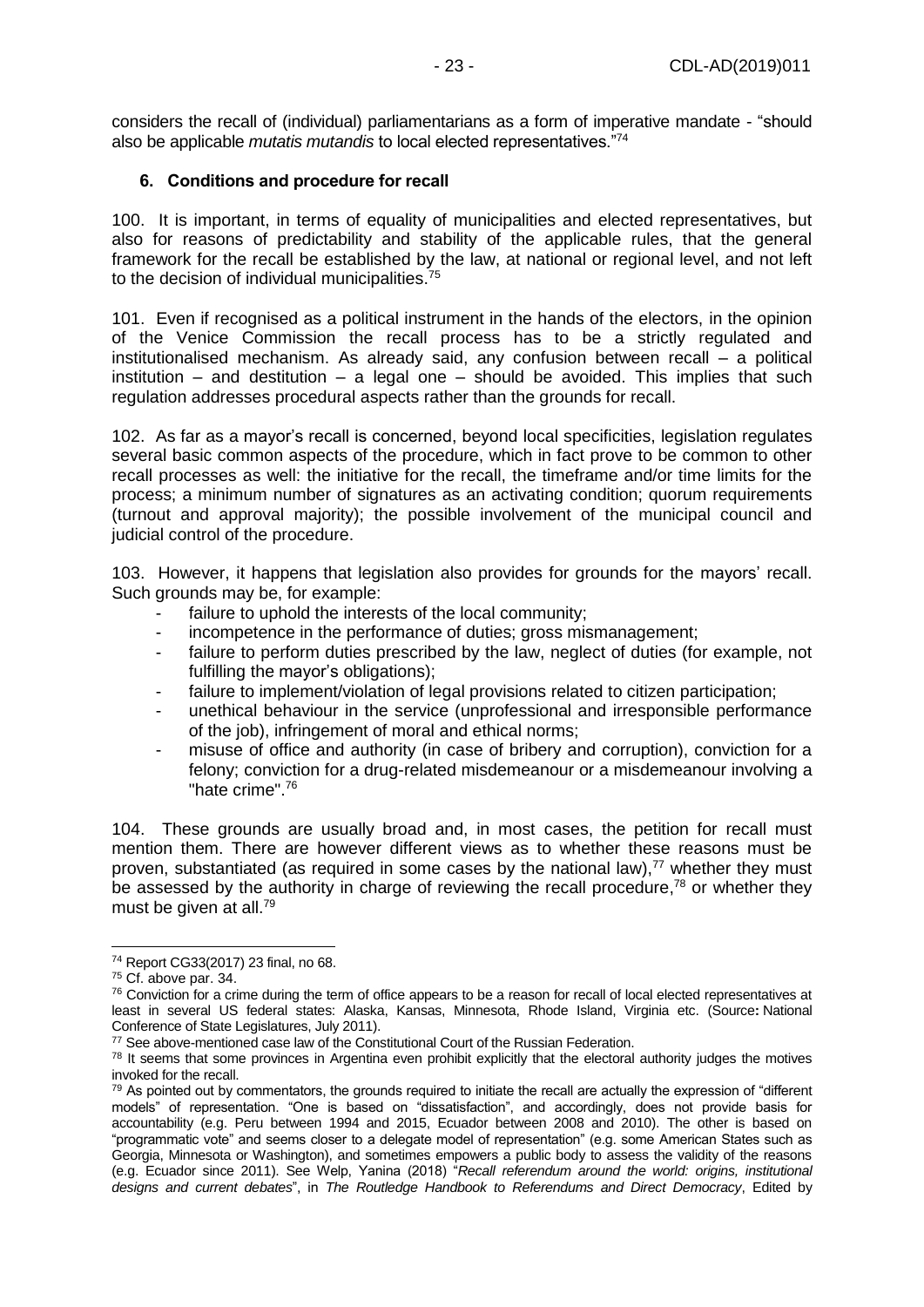105. The most critical question is whether acts or behaviour of the mayor that should normally be the subject of a judicial decision may be among the acceptable reasons for popular recall. The position of the Venice Commission in this regard is clear: Where allowed by the national legislation, the process of recall should only be initiated as one way - of exceptional nature - of engaging the political responsibility of the targeted elected official; to ensure the required independence and an objective assessment, no decision by the voters should intervene on those matters - such as allegations concerning the commission of certain specific crimes - which (should) fall within the exclusive domain of the courts. In such cases, involving the legal responsibility of the authors of the offences at issue, recall will not be a suitable removal mechanism.<sup>80</sup>

106. In view of the variety of national practices and taking into account the risk of confusion between political and legal responsibility, the best way to address these questions would be not to provide any list, in the legislation, of permissible grounds for mayors' recall. This will be more in line with the political nature of the process, and its understanding as a political act involving the "loss of confidence" on the part of the electors. In order to avoid excessive recourse to recall procedures, which could put into question the stability and the functioning of institutions, legislation should provide for high procedural requirements, in particular concerning the initiative of the recall and, possibly, its timing – no recall during a certain period after/before elections or the failure of a recall procedure/the rejection of the recall in a popular vote (see the next paragraphs).

#### <span id="page-23-0"></span>**Initiative**

107. In most cases, legislation provides that the popular recall may be initiated directly by citizens.<sup>81</sup> The number of signatures needed in support of the petition activating the recall should be sufficiently high to prevent too frequent votes on the recall;<sup>82</sup> the necessary percentage of the electorate may be higher in small than in big municipalities.

108. In some systems the initiative belongs to a minimum number of members of the local council (in a number of cases one third). Here again, a rather high threshold – preferably a qualified majority of the council – should be required in order to avoid the recall procedure from being an instrument to regularly put into question the position of elected officials. This last case may be seen as being closer to the no confidence motion by the local council, an instrument which is usually characteristic of systems where the mayor is elected by the local council. It has been noted, however, that a recall initiated by the request of part of the council (to be confirmed by popular vote) may apply where, like in the Republic of Moldova, the mayor is elected by the local population directly, and not by the local council. This may be justified by the fact that recall may be needed in situations of conflict between mayor and municipal council, which are more likely in cases of direct election of the mayor.

<sup>-</sup>Laurence Morel, Matt Qvortrup, Routledge. [https://www.routledge.com/The-Routledge-Handbook-to-Referendums](https://www.routledge.com/The-Routledge-Handbook-to-Referendums-and-Direct-Democracy/Morel-Qvortrup/p/book/9781138209930)[and-Direct-Democracy/Morel-Qvortrup/p/book/9781138209930](https://www.routledge.com/The-Routledge-Handbook-to-Referendums-and-Direct-Democracy/Morel-Qvortrup/p/book/9781138209930)

 $80$  On the difference to be made between legal and political responsibility, see above ch. VI.3.

<sup>81</sup> See *e.g.* Argentina, Columbia, Germany, Romania, the Republic of Moldova, the Russian Federation, the United States. In Ecuador, citizens included in the electoral register used in the last elections in the concerned local community.

<sup>&</sup>lt;sup>82</sup> The number of signatures required for the recall request or petition usually represents a percentage of the votes obtained by the mayor upon election; the range is wide, from 5 or 10% up to 40% of the number of those having elected the mayor.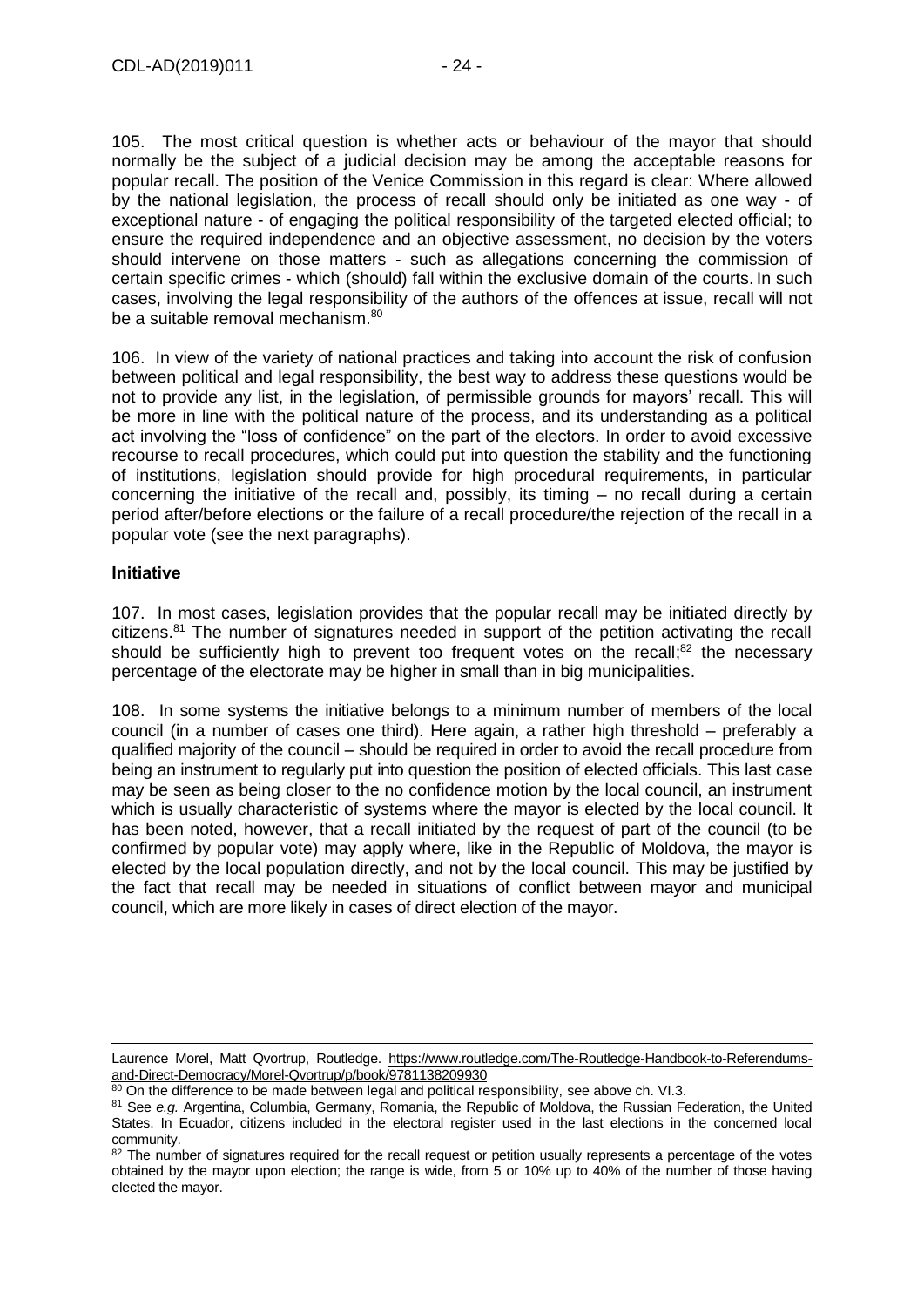### <span id="page-24-0"></span>**Quorum**

109. One of the main common features of existing recall regulations, as far as the mayor's recall is concerned, is the clear focus on the participatory dimension of the recall. Apart from the number of signatures of voters or of members of the local council required to initiate the process, proper quorums have often to be reached: turnout quorums - a minimum number of voters taking part in the vote - and/or approval quorums - a required majority to approve the mayor's removal.

110. The Code of Good Practice on Referendums is favourable neither to turnout nor to approval quorums.<sup>83</sup> In particular, turnout quorums may encourage opponents to abstain rather than to vote against the proposal.<sup>84</sup> However, this Code is intended as applying to texts submitted to referendum (a specifically-worded draft, repeal of an existing provision, a question of principle or a "generally-worded proposal"), $85$  and not to the institution of the recall, which puts into question the elected body itself rather than an act it adopted, as does a referendum. This peculiarity has therefore to be taken into account when addressing the issue of quorums.

111. As a rule, recall thresholds must be sufficiently high to ensure that is not up to a minority having lost the elections to remove a mayor from office. The Russian Constitutional Court has declared unconstitutional legislative provisions admitting recall of a local elected official by a smaller number of votes than those by which this person was elected.<sup>86</sup> The Court considered "*unacceptable that the recall can be implemented mainly by the votes of citizens who have remained in the relevant minority during the election, i. e. who voted for candidates who did not receive the necessary majority*." The Court stressed that "*at least no fewer citizens must vote for the recall than the persons who elected the official, so that the vote on the recall does not diminish the value of the voters' will expressed during the elections, and the results of election are protecte*d," and concluded: "*Otherwise, conditions are created not only for arbitrary, early termination of the powers of specific local government officials, not based on the actual will of the population, but also for narrowing the scope of representative democracy […]*."

112. While approaches may differ on the exact level of such thresholds, it is suitable to propose significant thresholds for the initiation of the recall procedure as a way to reconcile to the extent possible - the aim pursued through the recall with the legitimacy and representativeness requirements of a democratic process. A threshold for the approval of the mayors' recall may also be envisaged. A minimum percentage of registered voters could be an option, or a number of voters at least as high as those who voted for the mayor's election.

#### <span id="page-24-1"></span>**Timeframe**

-

113. In virtually all countries where the recall is allowed, there are strict rules establishing time limits, during the mayors' term, within which the procedure for recall may be initiated. In this way, a reasonable time for action is left to the elected official in the first part of the term, to prove that he/she is acting in accordance with his/her voters' expectations. These limits

<sup>83</sup> CDL-AD(2007)008rev-cor, III.7.

<sup>84</sup> CDL-AD(2007)008rev-cor, par. 51.

<sup>85</sup> CDL-AD(2007)008rev-cor, par. 28.

<sup>86</sup> Decision of 2 April 2002 on the case of verification of the constitutionality of certain provisions of the Krasnoyarsk Territory Law "On the procedure for recalling a deputy of a representative body of local self-government" and the Law of the Koryaksky Autonomous Okrug "On the procedure for recalling a deputy of a representative local selfgovernment body, an elected local government official in the Koryaksky Autonomous Okrug" in connection with the applicants' complaints of Zlobin and Khnaev. See: [http://cikrf.ru/law/decree\\_of\\_court/pes\\_7p\\_02.html](http://cikrf.ru/law/decree_of_court/pes_7p_02.html) .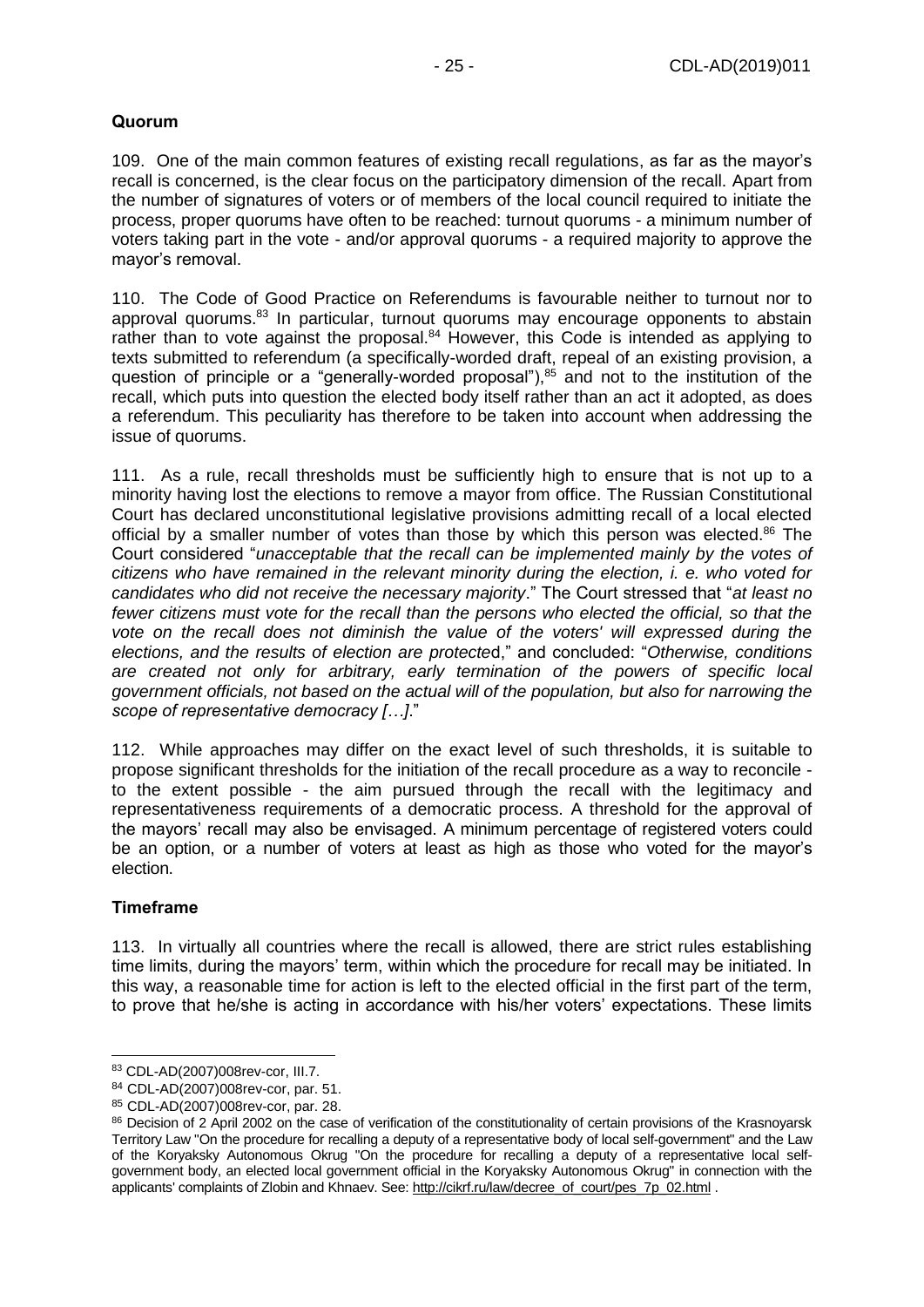range from six months to one year after the start and before the end of the term. $87$  There are also jurisdictions where the recall may only be activated in the second half of a term (Bolivia and Venezuela), or where the recall is only allowed once per term (Peru). In Colombia, if, as a result of the voting, the mandate of the local elected is not revoked, it cannot be attempted again in the reminder of the term.

114. One may conclude from such time rules that the purpose is indeed, to provide the elected person with a reasonable period of time for action. This indicates also that, in the concerned systems, the underlying approach to recall is - rightly - that this tool should be of limited use and only intervene as an exceptional solution.

#### <span id="page-25-0"></span>**Judicial review**

115. The information available to the Venice Commission as regards the judicial review of the different steps and conditions to be observed in the recall procedure (such as time conditions and numerical thresholds), or the availability of judicial appeal for the challenged elected, is limited. Presumably, such remedies, which are indispensable guarantees for a process which is highly sensitive and subject to various possibilities of abuse and manipulation, are available under the general electoral legislation or in the framework of the administrative law provisions. Since recall – contrary to destitution – is a political act which should not be based on specific (legal) grounds, such judicial review should not address substantive issues. On the contrary, judicial review of the procedural requirements is essential: in the absence of sufficient judicial guarantees, the recall cannot be considered compatible with international standards.

#### <span id="page-25-1"></span>**Campaign**

116. On the other hand, when the recall process is activated, the Venice Commission finds that it is essential for the concerned elected official to be provided adequate opportunities to give explanations and make known his/her views on the action (inaction) complained of and the shortcomings having led to the activation of the recall. Such opportunities are presumably provided in the context of the campaign that usually takes place prior to the vote in favour or against the recall.

#### <span id="page-25-2"></span>**VI. Concluding remarks**

117. In Europe, recall has been rarely used in practice, but has drawn some renewed interest in recent years. Its existence depends on the constitutional tradition and openness of each country to such an instrument. In other parts of the world – mainly the Americas - it is more frequent and used mostly at regional or local level.

118. Successful or failed attempts to remove elected officials by the way of popular vote, as a corrective democratic tool, have mostly been directed against mayors. The Commission focused therefore on this case. It considered the clear differentiation that needs to be made between the position of a directly elected mayor (more similar to the one of an elected president), on the one side, and that, on the other side, of individual elected members of a local council, when it comes to engaging, before the end of their mandate, the political responsibility of such officials. While the principle of prohibition of the imperative mandate is relevant for individual members of local councils, $88$  it is not applicable to elected mayors, to

<sup>-</sup><sup>87</sup> In the Republic of Moldova, the mayor's recall may not be initiated earlier than one year after the beginning of the term, nor later than six months before the end of the term; in Colombia, Ecuador and Peru, the recall is possible only after the first year of the term and before the last year of the term; in Argentina, the recall is usually excluded for the first year of mandate and the last six months.

<sup>88</sup> On the importance of the prohibition of the imperative mandate as an element of the theory of representation and deliberative democracy, see above par. 17ff.